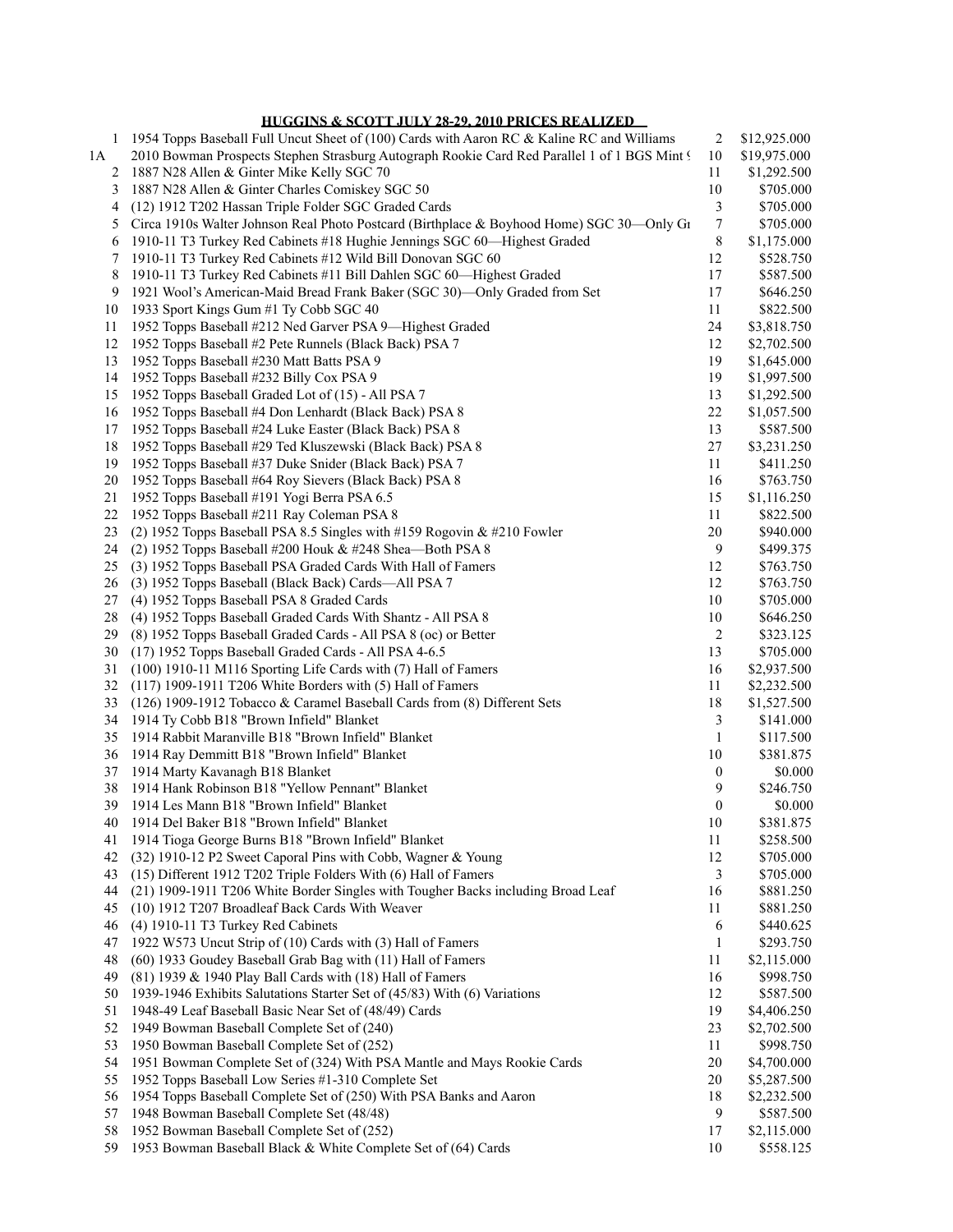| 60  | 1955 Red Man Tobacco Complete Set of (50) Cards with Tabs                                   | 13               | \$1,116.250 |
|-----|---------------------------------------------------------------------------------------------|------------------|-------------|
| 61  | 1957 Topps Baseball Partial Set (307/407) with (2) PSA                                      | 11               | \$881.250   |
| 62  | 1958 Topps Baseball Near Set of (442/494) Cards                                             | 11               | \$763.750   |
| 63  | 1959 Fleer Ted Williams Complete Set (80/80) with #68 Ted Signs SGC 88                      | 13               | \$1,057.500 |
| 64  | 1960 Topps Baseball Partial Set (456/572)                                                   | 11               | \$940.000   |
| 65  | 1961 Topps Baseball Near Set of (491/587) With PSA Mantle                                   | 16               | \$1,527.500 |
| 66  | 1955 Topps Baseball Complete Set of (206) With PSA Clemente and Koufax                      | 16               | \$1,645.000 |
| 67  | 1955 Bowman Baseball Complete Set of (320) With PSA Mantle, Aaron and Mays                  | 15               | \$1,762.500 |
| 68  | 1956 Topps Baseball Complete Set of (340) Cards with Both Checklists                        | 17               | \$2,585.000 |
| 69  | 1956 Topps Baseball Near Set of (292/340)                                                   | 11               | \$1,762.500 |
| 70  | 1957 Topps Baseball Complete Set of (407/407) with (8) PSA and (3) Checklists               | 15               | \$3,231.250 |
| 71  | 1958 Topps Baseball Near Set (465/494) with (11) PSA                                        | 18               | \$2,702.500 |
| 72  | 1959 Topps Baseball Near Set of (546/572)                                                   | 10               | \$1,292.500 |
| 73  | 1960 Topps Baseball Complete Set of (572) With PSA Mantle and Yastrzemski                   | 21               | \$2,820.000 |
| 74  | 1961 Topps Baseball Near Set of (585/587) With PSA Mantle                                   | 19               | \$2,350.000 |
| 75  | 1961-1963 Post Cereal Baseball Near/Partial Set Run                                         | $10\,$           | \$763.750   |
| 76  | 1964 Topps Baseball Complete Set of (587) with (199) PSA Graded                             | 15               | \$4,700.000 |
|     |                                                                                             |                  |             |
| 77  | 1967 Topps Baseball Complete Set (609/609) with (224) PSA Graded                            | 19               | \$7,637.500 |
| 78  | 1969 Topps Baseball Complete Set (664/664) with (219) PSA Graded                            | 21               | \$3,525.000 |
| 79  | 1958 Topps Baseball Complete Set (494/494)                                                  | 13               | \$881.250   |
| 80  | 1968 Topps Baseball Complete Set (598/598)                                                  | 9                | \$1,527.500 |
| 81  | 1969 Topps Baseball Complete Set (664/664)                                                  | 17               | \$998.750   |
| 82  | 1970 Topps Baseball Complete Set of (720) Cards                                             | 14               | \$587.500   |
| 83  | 1971 Topps Baseball Complete Set (752/752)                                                  | 14               | \$558.125   |
| 84  | 1972 & 1973 Topps Baseball Complete Sets                                                    | 21               | \$1,997.500 |
| 85  | 1921 Tip Top Bread Baltimore Orioles Rudy Kneisch SGC 30                                    | 12               | \$1,527.500 |
| 86  | 1947 Tip Top Bread Detroit Tigers SGC Graded Near Team Set (12/15)—All Highest or Only Grad | 9                | \$646.250   |
| 87  | 1952 Num-Num Potato Chips Complete Set of (20) Cards with Kennedy SP--#6 on PSA Registry    | 16               | \$5,875.000 |
| 88  | 1948 Gunther Beer/Arch McDonald Postcard of Masterson/R. Ferrell                            | $\mathbf{1}$     | \$587.500   |
| 89  | 1954 Esskay Meats Joe Coleman with Large Orange Borders                                     | 9                | \$1,880.000 |
| 90  | 1954 Esskay Meats Bobo Newsom "Light Tower" Variation with Orange Borders                   | 16               | \$2,232.500 |
| 91  | 1954 Esskay Meats Don Lenhardt with Orange Border                                           | 4                | \$411.250   |
| 92  | 1954 Esskay Meats Clint Courtney                                                            | $\boldsymbol{0}$ | \$0.000     |
| 93  | 1954 Esskay Meats Don Larsen                                                                | $\boldsymbol{0}$ | \$0.000     |
| 94  | 1954 Esskay Meats Mike Blyzka                                                               | $\overline{4}$   | \$381.875   |
| 95  | 1954 Esskay Meats Bob Kennedy                                                               | 10               | \$440.625   |
| 96  | (19) 1950 Drake's Cookies Baseball Cards with (4) Hall of Famers                            | 13               | \$705.000   |
| 97  | (86) 1909-1976 Vintage Baseball Grab Bag with Many Types                                    | 11               | \$1,410.000 |
| 98  | (320+) 1948-1954 Bowman Baseball Singles with Mantle                                        | 15               | \$998.750   |
| 99  | 1954 Bowman Baseball Starter Set of (134/224) With PSA Mantle                               | $\,8\,$          | \$587.500   |
| 100 | 1956 & 1957 Topps Baseball Partial Sets                                                     | 12               | \$1,410.000 |
| 101 | (840+) 1958-1964 Topps Baseball Singles with Mantle                                         | 14               | \$1,997.500 |
| 102 | 1959 Bazooka Mickey Mantle                                                                  | 18               | \$1,645.000 |
| 103 | 1959 Bazooka Willie Mays                                                                    | 6                | \$381.875   |
| 104 | 1960 Post Cereal Mickey Mantle                                                              | 8                | \$705.000   |
| 105 | 1967 Topps Discs Frank Robinson Four-Stage Proof Cards                                      | 9                | \$499.375   |
| 106 | (2) 1948-49 Leaf Baseball Shortprints with #30 Goodman & #158 Brecheen                      | 10               | \$411.250   |
| 107 | (60) High-Grade 1952 Topps Baseball Cards                                                   | 18               | \$2,702.500 |
| 108 | 1953 Topps Baseball Starter Set of (150/274) With PSA Mantle and Paige                      | 19               | \$1,292.500 |
| 109 | 1954 Topps Baseball Starter Set of (137/250) High-Grade Cards                               | 25               | \$4,406.250 |
| 110 | 1955 Topps Baseball Partial Set of (146/206) with Koufax RC                                 | 10               | \$646.250   |
| 111 | 1952-1954 Red Man Tobacco Starter Set Run with Tabs                                         | 14               | \$940.000   |
| 112 | (5) 1952-1955 Red Man Tobacco Stars with Tabs                                               | 16               | \$822.500   |
|     |                                                                                             |                  |             |
| 113 | (9) 1955 Robert Gould All-Star Singles                                                      | 19               | \$822.500   |
| 114 | (460) 1953-1956 Topps Baseball Cards                                                        | 14               | \$1,057.500 |
| 115 | 1953 & 1957 Topps Baseball Starter Sets with (270) Cards                                    | 9                | \$705.000   |
| 116 | (575+) 1956 Topps Baseball Cards with Several Stars                                         | 18               | \$1,410.000 |
| 117 | (32) 1957 Topps Baseball Cards with (6) PSA Graded Stars                                    | 25               | \$1,645.000 |
| 118 | 1958 Hires Root Beer Group of (27) with (3) Tabs & (2) Test Cards                           | $\tau$           | \$381.875   |
| 119 | 1958 Topps Baseball Yellow Letter Variation Near Set (29/33) with (3) PSA                   | 17               | \$1,292.500 |
| 120 | (30) 1954-1961 Baltimore Orioles Oddball Cards/Items                                        | 14               | \$499.375   |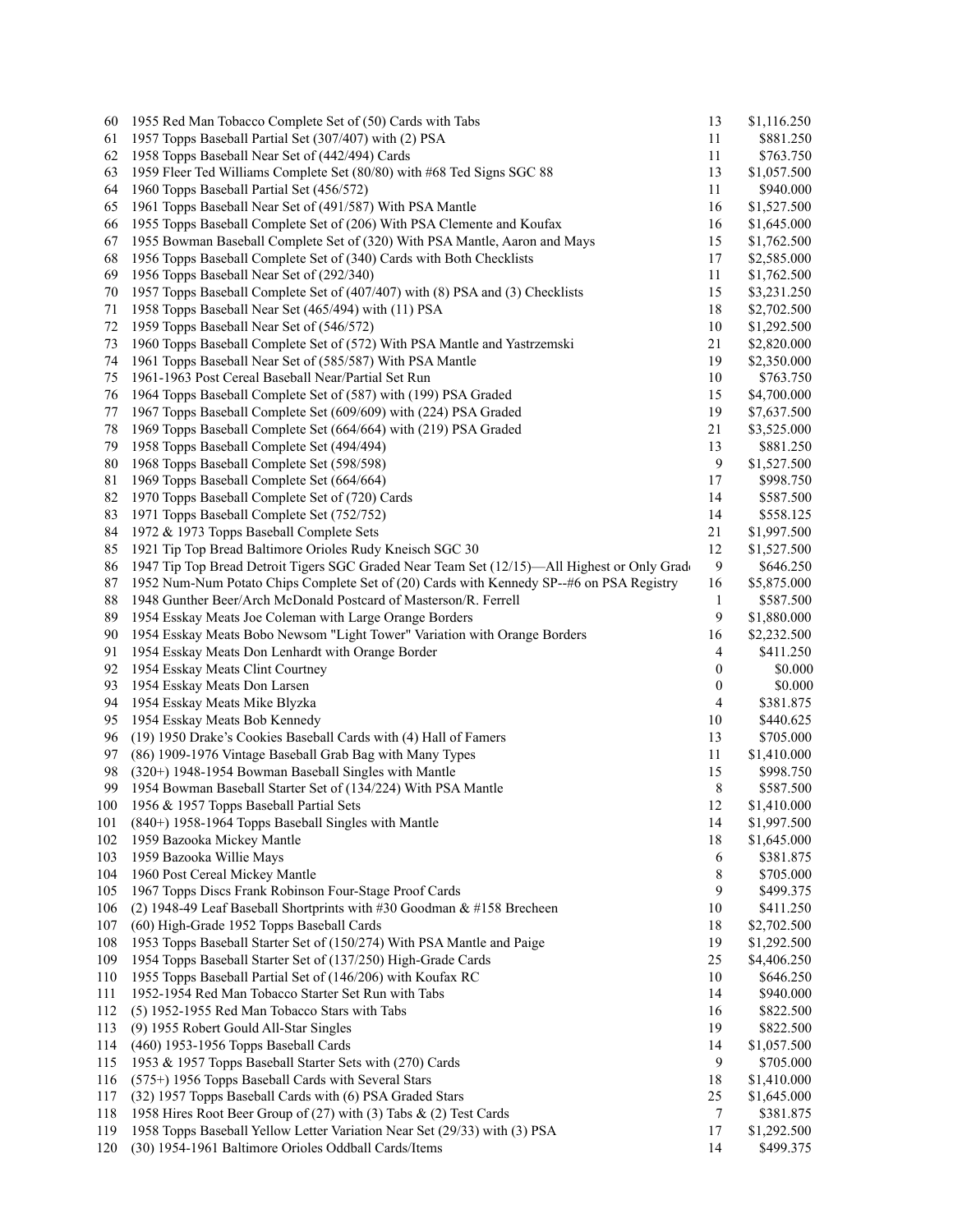| 121 | $(460+)$ 1947-1980 Baseball Card Grab Bag                                          | 6                       | \$381.875   |
|-----|------------------------------------------------------------------------------------|-------------------------|-------------|
| 122 | $(3150+)$ 1970-1972 Topps Baseball Singles                                         | 4                       | \$270.250   |
| 123 | $(6000+)$ 1969-2000s Mostly Topps Baseball Singles                                 | 9                       | \$558.125   |
| 124 | 1968 Milton Bradley Win-A-Card Game with Sealed Pack of (100) Cards                | 23                      | \$7,637.500 |
| 125 | 1971 Topps Baseball Series 2 Vending Box                                           | 23                      | \$3,231.250 |
| 126 | (2) 1975 Topps Baseball Vending Boxes                                              | 26                      | \$2,937.500 |
| 127 | 1979 Topps Baseball Three-Box Sealed Rack Case                                     | 15                      | \$1,880.000 |
| 128 | 1903 Philadelphia Athletics "Our Champions" Yearbook                               | 13                      | \$558.125   |
| 129 | 1910s Boston Red Sox Porcelain Doll                                                | 2                       | \$381.875   |
| 130 | "Big Six" Christy Mathewson Original Game - Framed                                 | 7                       | \$352.500   |
| 131 | (3) 1936-1938 World Series Programs                                                | 7                       | \$528.750   |
| 132 | Original LeRoy Neiman 1978 World Series Game 3 Watercolor                          | $\overline{\mathbf{c}}$ | \$6,462.500 |
| 133 |                                                                                    |                         | \$323.125   |
| 134 | 1913 World Series Program—New York Version                                         | 8                       | \$323.125   |
|     | 1925 World Series Program—Washington Version                                       | 6                       |             |
| 135 | 1928 World Series Program—New York Version                                         | 6                       | \$293.750   |
| 136 | 1942-1956 World Series Program Lot of (5)                                          | 3                       | \$411.250   |
| 137 | (11) 1950s New York Yankees Yearbooks                                              | 9                       | \$558.125   |
| 138 | 1960-1992 New York Yankees Yearbook Lot of (32)                                    | 6                       | \$440.625   |
| 139 | 1948 New York Yankees Team Photograph                                              | 1                       | \$235.000   |
| 140 | 1951 Joe DiMaggio Baseball Shoes in Original Box                                   | 2                       | \$246.750   |
| 141 | Absolutely Stunning 1960 Iron City "Beat Em Bucs" Stand-Up Display                 | 12                      | \$763.750   |
| 142 | Jerry Remy 1979 All-Star Game Ring                                                 | 9                       | \$705.000   |
| 143 | 1992 Ivan Rodriguez Rawlings Gold Glove Presentation Strongbox                     | 1                       | \$293.750   |
| 144 | Babe Ruth 1948 Single-Signed Baseball With Full JSA                                | 6                       | \$4,993.750 |
| 145 | Rogers Hornsby Single-Signed Baseball With Full JSA                                | 4                       | \$2,115.000 |
| 146 | 1950s Hall of Fame Induction Ball Signed by (13) With Foxx, Cochrane and Walsh     | 21                      | \$5,287.500 |
| 147 | Babe Ruth, Lou Gehrig and Cal Ripken Triple-Signed Baseball                        | 9                       | \$2,937.500 |
| 148 | Mantle/Maris/Ford Signed Baseball With Full PSA/DNA                                | 9                       | \$940.000   |
| 149 | (12) Single-Signed Baseballs With (6) Aaron and (6) Mays                           | 14                      | \$1,116.250 |
| 150 | (23) Single-Signed Hall of Fame Baseballs With Inscriptions                        | 16                      | \$1,057.500 |
| 151 | Sandy Koufax Signed Ball (1/12), Photo and Figurine                                | 22                      | \$2,467.500 |
| 152 | 1948 New York Yankees Team-Signed Baseball with Full JSA                           | 8                       | \$763.750   |
| 153 | (5) Single-Signed Baseballs With Aaron and Mantle                                  | 17                      | \$646.250   |
| 154 | (9) Multi-Signed Baseballs With Koufax, Aaron and Mathews                          | 11                      | \$881.250   |
| 155 | Stan Musial Autograph Lot of (10) With Mantle and T. Williams                      | 15                      | \$822.500   |
|     |                                                                                    |                         |             |
| 156 | (2) Signed Mickey Mantle Limited Edition Salvino Statues                           | 9                       | \$646.250   |
| 157 | Ted Williams & Joe DiMaggio Signed Baseballs and Cachet                            | 14                      | \$587.500   |
| 158 | Jeter and Ichiro Signed Jerseys                                                    | 17                      | \$881.250   |
| 159 | (2) Multi-Signed Bats with Brooklyn Dodgers & Hall of Famers                       | 11                      | \$470.000   |
| 160 | Babe Ruth Signed Silver Certificate (One Dollar)                                   | 9                       | \$2,467.500 |
| 161 | Jackie Robinson and Roy Campanella Signed Testimonial Dinner Program With Full JSA | 13                      | \$1,057.500 |
| 162 | Signed Game-Used Nolan Ryan 300th Win Baseball and Framed Display                  | 13                      | \$881.250   |
| 163 | (20) Pete Rose Signed Oversized Photographs With 1st Game and Hit #4192            | 5                       | \$411.250   |
| 164 | Cy Young Signed Photograph with Full JSA                                           | 15                      | \$2,820.000 |
| 165 | Napoleon Lajoie Signed Black & White Hall of Fame Postcard--SGC/JSA Authentic      | 19                      | \$1,175.000 |
| 166 | (5) Single-Signed and Multi-Signed Bats With Aaron, Mays and Ripken                | 13                      | \$940.000   |
| 167 | (16) Modern Player Single-Signed Bats with Bonds                                   | 11                      | \$646.250   |
| 168 | (8) Willie Mays Signed 1951 World Series "The Catch" 20x16 Photographs             | 13                      | \$763.750   |
| 169 | (41) Hall of Fame & Star Signed 8x10 Photographs with Williams                     | 19                      | \$881.250   |
| 170 | 500 Home Run Club Litho Signed by (10) With Mantle, Mays and Williams              | $\tau$                  | \$646.250   |
| 171 | (3) Mickey Mantle Signed "7" Lithographs With Full PSA/DNA                         | 12                      | \$705.000   |
| 172 | Lou Gehrig Cut Signature - PSA/DNA 9                                               | 11                      | \$2,702.500 |
| 173 | Mickey Mantle Single-Signed Baseball Bat With Full JSA                             | 15                      | \$1,410.000 |
| 174 | Joe DiMaggio Limited Edition Signed Bat PSA/DNA 10                                 | 15                      | \$1,292.500 |
|     |                                                                                    |                         |             |
| 175 | (10) Signed "Cooperstown Bat Co." Bats With Koufax, Ripken and Ryan                | 14                      | \$1,175.000 |
| 176 | (10) Chicago-Area Superstars Multi-/Single-Signed Bats                             | 20                      | \$587.500   |
| 177 | Al Kaline 1968-1970 Game-Used Adirondack Bat - PSA/DNA 7                           | 8                       | \$998.750   |
| 178 | 1980-1983 George Brett Signed Promotional Bat                                      | $\mathbf{1}$            | \$235.000   |
| 179 | (25) 1989 NL Champion San Francisco Giants Game-Used Bats                          | 10                      | \$940.000   |
| 180 | 1950s Cincinnati Reds Experimental Cap                                             | 0                       | \$0.000     |
| 181 | Johnny Bench 1973 Game-Ready Bat                                                   | 7                       | \$646.250   |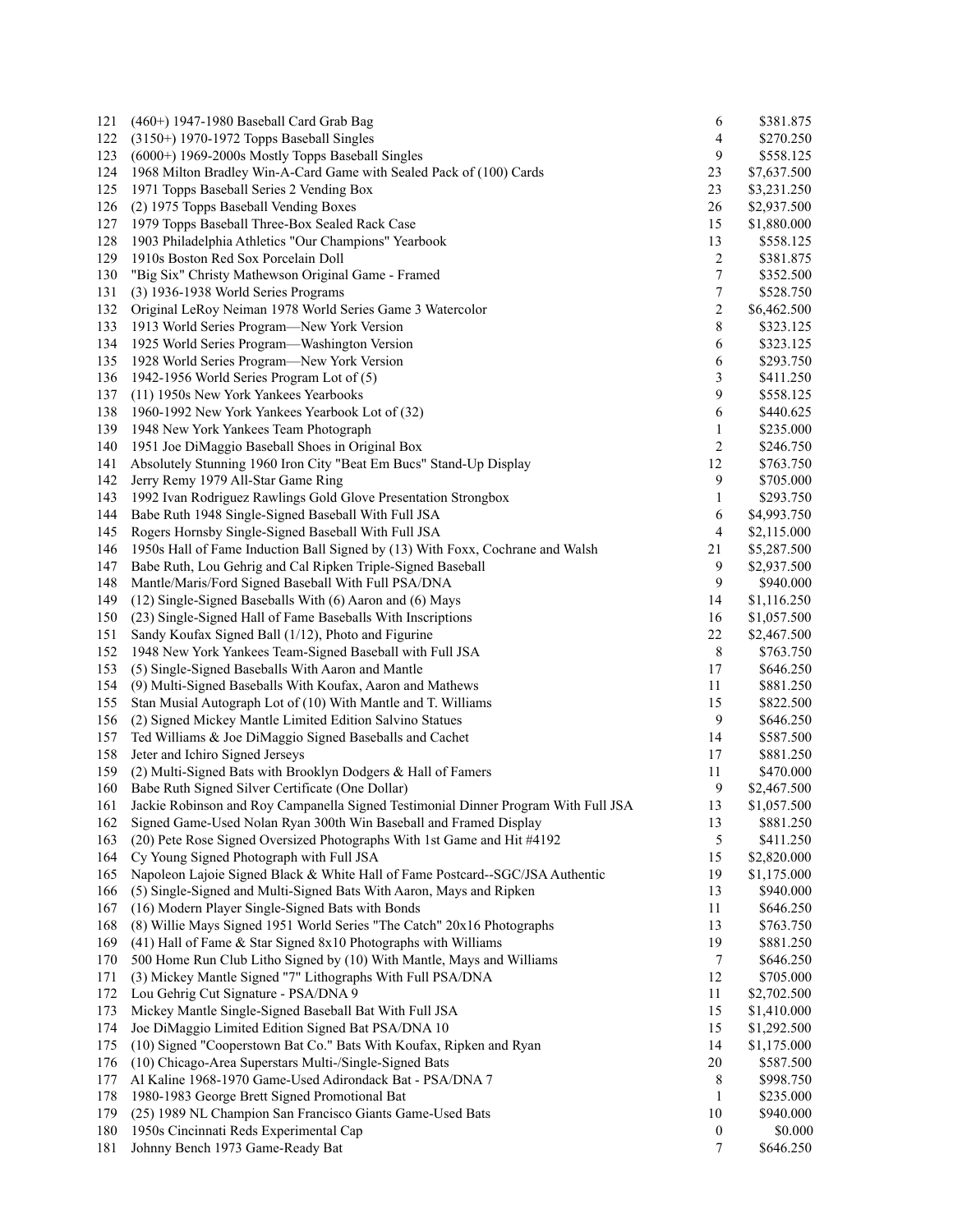| 182 | Tony Gwynn 1986-1989 Signed Game-Used Bat - PSA 8.5                                          | 9                | \$440.625   |
|-----|----------------------------------------------------------------------------------------------|------------------|-------------|
| 183 | Pat Kelly 1969 Kansas City Royals Game-Worn Home Flannel - Inaugural Season                  | 14               | \$1,057.500 |
| 184 | Don Zimmer 1993 Colorado Rockies Inaugural Season Game-Worn Coach's Home Jersey              | 1                | \$176.250   |
| 185 | (5) 1993 Colorado Rockies Inaugural Season Game-Worn Coaches' Home Jerseys                   | 8                | \$411.250   |
| 186 | Don Mueller 1958-1959 Game-Worn Chicago White Sox Jacket                                     | 14               | \$1,057.500 |
| 187 | Signed Game-Used Batting Gloves With Schmidt and Gwynn                                       | 10               | \$440.625   |
| 188 | Mike Piazza Game-Used Catcher's Mitt                                                         | 10               | \$763.750   |
| 189 | 1948 Bowman Football Complete Set of (108) Cards                                             | 14               | \$1,175.000 |
| 190 | 1952 Bowman Large Football Partial Set (93/144)                                              | 12               | \$881.250   |
| 191 | 1953 Bowman Football Near Set (90/96) and 1954 Bowman Football Complete Set (128)            | 10               | \$763.750   |
| 192 | (3) 1955-1957 Topps Football Near & Partial Sets                                             | 9                | \$763.750   |
| 193 | 1948 Leaf Low Series & 1951 Topps Magic Football Complete Sets                               | 11               | \$528.750   |
| 194 | 1953 Bowman Football Complete Set of (96)                                                    | 9                | \$528.750   |
| 195 | 1955 Topps All American Football Complete Set of (100)                                       | 13               | \$822.500   |
| 196 | 1957 Topps Football Complete Set of (154)                                                    | 15               | \$822.500   |
| 197 | (3) 1961-1964 Topps & Fleer Football Complete Sets                                           | 10               | \$881.250   |
| 198 | 1962 (176) and 1963 (170) Topps Football Complete Sets                                       | 10               | \$646.250   |
| 199 | 1951 Bowman Football Complete Set of (144)                                                   | 7                | \$1,057.500 |
| 200 | 1955 Topps All-American Football Complete Set of (100) with (4) Graded                       | 11               | \$763.750   |
| 201 | 1955 Bowman Football Complete Set of (160)                                                   | 8                | \$381.875   |
| 202 | 1958 & 1959 Topps Football Complete Sets                                                     | 22               | \$1,762.500 |
| 203 | (3) 1951-1962 Oddball Football Complete, Near and Starter Sets                               | 8                | \$411.250   |
| 204 | (5) 1963-1967 Topps Football Near/Partial Sets                                               | 7                | \$763.750   |
| 205 | 1972 & 1973 Topps Football Complete Sets                                                     | 12               | \$1,175.000 |
| 206 | 1974-1980 Topps Football Complete Set Run                                                    | 11               | \$940.000   |
| 207 | 1960-1962 Topps Football Complete Set Run                                                    | 16               | \$1,175.000 |
| 208 | 1962 Post Cereal Football Complete Set of (200) with (12) PSA Graded                         | 19               | \$2,585.000 |
| 209 | 1964-1967 Philadelphia Gum Football Complete/Near Set Run                                    | 16               | \$1,762.500 |
| 210 | 1965 Topps Football Near Set of (175/176)                                                    | 19               | \$1,762.500 |
| 211 | 1972 Topps Football Vending Group of (186) Cards with (8) SGC                                | 13               | \$440.625   |
| 212 | (34) 1977-2009 Topps, Bowman & Bowman's Best Football Sets                                   | 14               | \$881.250   |
| 213 | Rod Woodson 1992 Signed Game-Worn Pittsburgh Steelers Home Jersey                            | 2                | \$940.000   |
| 214 | Kordell Stewart 1996 Pittsburgh Steelers Signed Game-Worn Home Jersey                        | 2                | \$246.750   |
| 215 | Joe Namath Original Oil Painting on Canvas by Tommy McDonald                                 | 9                | \$558.125   |
| 216 | Vince Lombardi Signed & Framed Piece with Full JSA                                           | 8                | \$646.250   |
| 217 | Football Autograph Collection With J. Brown, Montana, Namath and Unitas                      | 14               | \$940.000   |
| 218 | (20) Signed Full-Size and Mini Football Helmets With Montana, Unitas and J. Brown            | 12               | \$1,527.500 |
| 219 | 1957-58 Topps Basketball Complete Set of (80) Cards                                          | 18               | \$2,467.500 |
| 220 | 1961-62 Fleer Basketball Near Set (62/66) & 1970-71 Topps Basketball Complete Set (175/175)  | 13               | \$646.250   |
| 221 | 1971-72 Topps Basketball Vending Box                                                         | 24               | \$3,231.250 |
| 222 | 1969-1982 Topps Basketball Run of (10) Complete/Near Sets                                    | 19               | \$1,527.500 |
| 223 | 1958-59 World Champion Boston Celtics Team-Signed Photo With Auerbach, Cousy and Russell     | 7                | \$705.000   |
| 224 | 1957-58 Topps Basketball Complete Set (80/80)                                                | 13               | \$763.750   |
| 225 | (2) 1969-70 Topps Basketball Complete Sets with (6) PSA Graded                               | 10               | \$587.500   |
| 226 | 1969-70 & 1970-71 Topps Basketball Near Sets and Singles                                     | 6                | \$352.500   |
| 227 | 1971-1980 Basketball Oddball Group with Complete/Partial Sets                                | 14               | \$822.500   |
| 228 | 1986-87 Fleer Basketball Complete Set (132/132) with Stickers, Display Box & Extra Jordan RC | 14               | \$1,645.000 |
| 229 | 1986-1988 Fleer Basketball Run of (3) Complete Sets                                          | 13               | \$1,292.500 |
| 230 | Michael Jordan Group of (8) Items with (2) Autographs $\&$ (6) Cards including (2) Rookies   | 20               | \$1,175.000 |
| 231 | (8) 1992-93 Shaquille O'Neal Rookie Cards-All PSA 10                                         | 8                | \$411.250   |
| 232 | (9) 1996-97 Kobe Bryant PSA 10 Rookie Cards-All Different with Topps Chrome                  | 6                | \$763.750   |
| 233 | 1961-1973 Topps Basketball Collection with Complete/Near Sets                                | 11               | \$440.625   |
| 234 | (1,100+) 1970-71 Topps Basketball Vending Hoard                                              | 20               | \$1,880.000 |
| 235 | (10) 1996-97 Kobe Bryant PSA 10 Rookie Cards with Topps Chrome                               | 9                | \$940.000   |
| 236 | Jordan and Kobe UDA Signed Jerseys                                                           | 14               | \$881.250   |
| 237 | 2003 LeBron James Signed Cavaliers Home Jersey (Replica) Display-UDA                         | 10               | \$293.750   |
| 238 | Boston Celtics "Legacy I" Litho Signed By (5) With Auerbach and Russell                      | $\boldsymbol{0}$ | \$0.000     |
| 239 | Chamberlain/Russell/Heinsohn Signed Photograph With Full JSA                                 | 11               | \$440.625   |
| 240 | (5) Knicks/Celtics Signed Pieces With Bird Single-Signed Ball                                | 9                | \$763.750   |
| 241 | (6) Lakers Legends Single-Signed Basketballs With Chamberlain, Kobe and Abdul-Jabbar         | 12               | \$2,232.500 |
| 242 | 1931 New York Daily News Golden Gloves Boxing Medal-14 Karat Gold                            | 8                | \$1,410.000 |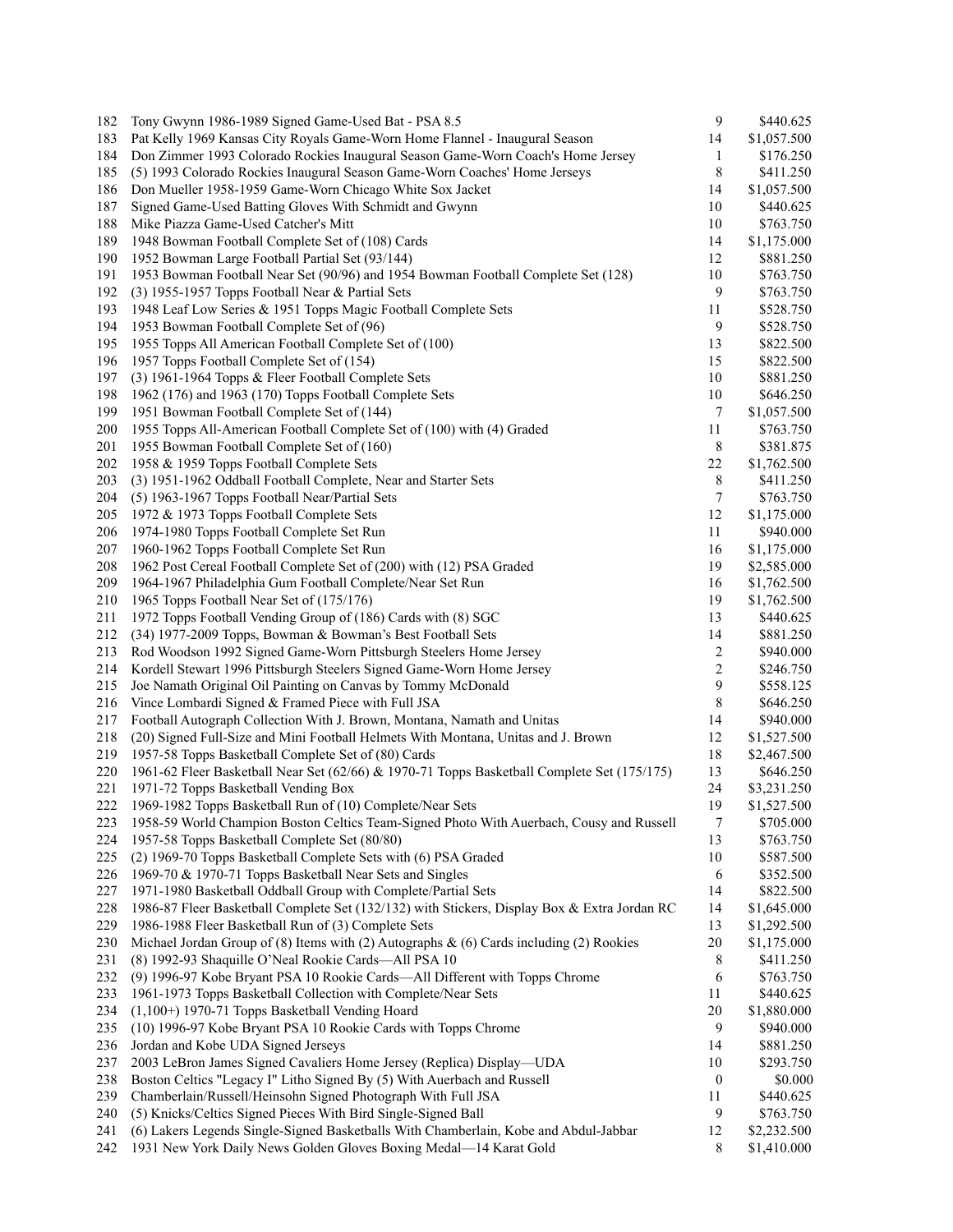| 243 | (3) 1919 Dempsey vs. Willard Fight Collectibles                                                | $\boldsymbol{0}$ | \$0.000     |
|-----|------------------------------------------------------------------------------------------------|------------------|-------------|
| 244 | (6) Muhammad Ali Signed Ali-Elvis Photographs                                                  | 15               | \$1,527.500 |
| 245 | 1951 Topps Ringside Eight-Card Salesman Sample Uncut Sheet                                     | 9                | \$411.250   |
| 246 | (2) Muhammad Ali Autographed Salvino Statues                                                   | 13               | \$940.000   |
| 247 | Manny Pacquiao Signed Photo and Boxing Glove                                                   | 1                | \$235.000   |
| 248 | Pair of Boxing Gloves Signed by Muhammad Ali & Angelo Dundee                                   | 16               | \$1,116.250 |
| 249 | (26) Muhammad Ali Mint-in-Box Dolls and Figurines                                              | 7                | \$381.875   |
| 250 | (95) 1940s-1970s Vintage Golf Ball Collection                                                  | 9                | \$323.125   |
| 251 | (106) 1981 Donruss Golf Complete Set Hoard                                                     | 14               | \$1,410.000 |
| 252 | (4) Signed Golf Caps Including Woods With Full JSA                                             | 4                | \$381.875   |
| 253 | (56) 1948-1949 Leaf Baseball & Football Cards with Williams                                    | 13               | \$528.750   |
| 254 | (200) 1939-1995 Multi-Sport Graded Cards with Many Stars                                       | 14               | \$881.250   |
| 255 | (7) 1970-1980 Kellogg's Baseball & Football Complete Sets with 1971 Baseball                   | 13               | \$558.125   |
| 256 | (5) 1973-1978 Topps Multi-Sport Complete/Near Sets                                             | 3                |             |
|     |                                                                                                |                  | \$323.125   |
| 257 | Multi-Sport Large Format Autograph Lot of (7) With Gretzky and Pele                            | 13               | \$558.125   |
| 258 | (26) Autographed Sports Books With Abdul-Jabbar, Ripken and Wooden                             | 17               | \$705.000   |
| 259 | (7) 1960s Baseball & Football Bobbing Heads                                                    | 6                | \$293.750   |
| 260 | Multi-Sport Collection of Publications, Pins and Cards                                         | 19               | \$822.500   |
| 261 | (51) 1954-1977 Multi-Sport Hall of Fame Stars & Rookies Group-Loaded                           | 13               | \$1,116.250 |
| 262 | (235+) 1933-1962 Multi-Sport Shoebox Collection with Scrapbook                                 | 25               | \$1,116.250 |
| 263 | 1910 E49 Wild West Caramels Complete Set of (20) SGC Graded Cards                              | 18               | \$1,175.000 |
| 264 | 1933 Gum Inc. Pirate's Picture Bubble Gum Near Set (70/72) with Wrapper                        | 13               | \$1,175.000 |
| 265 | 1934 Schutter-Johnson/Canadian Chewing Gum "Tarzan and the Crystal Vault of Isis" Near Set (46 | 7                | \$705.000   |
| 266 | (25) 1977 Topps Star Wars Complete Sets                                                        | 20               | \$2,585.000 |
| 267 | 1933 Goudey Indian Gum #200 Shar-I-Tar-Ish PSA 5.5                                             | 3                | \$141.000   |
| 268 | (3) 1933 Goudey Indian Gum "Series of 312" PSA Graded Cards                                    | 8                | \$211.500   |
| 269 | (6) 1933 Goudey Indian Gum Series of 48 "Red Stripe" PSA Graded Singles                        | 11               | \$587.500   |
| 270 | (8) 1933 Goudey Indian Gum Series of 312 "White Background" PSA Graded Cards                   | 8                | \$587.500   |
| 271 | (16) 1933 Goudey Indian Gum "Series of 264" Singles                                            | 5                | \$282.000   |
| 272 | (17) 1933 Goudey Indian Gum "Series of 48" Blue Stripe Cards with (6) PSA                      | $\boldsymbol{7}$ | \$352.500   |
| 273 | (20) 1933 Goudey Indian Gum "Series of 96" Singles with (5) PSA                                | 3                | \$258.500   |
| 274 | (22) 1933 Goudey Indian Gum "Series of 48" Red Stripe High Numbers                             | 6                | \$587.500   |
|     |                                                                                                | 4                |             |
| 275 | 1910 E104-1 Rube Oldring (Blank Back) SGC 20—Only Graded                                       |                  | \$270.250   |
| 276 | 1911 T205 Gold Borders George Stone (Broad Leaf) SGC 60                                        | 9                | \$293.750   |
| 277 | 1909-11 T206 Zack Wheat PSA 6 (Sovereign 460)                                                  | 16               | \$705.000   |
| 278 | 1910-11 T3 Turkey Red Cabinets #10 Art Devlin SGC 40                                           | 8                | \$323.125   |
| 279 | 1914 Cracker Jack #61 Ray Schalk PSA 4                                                         | 13               | \$646.250   |
| 280 | 1922 Witmor Candy Home Run Baker SGC 50                                                        | 9                | \$293.750   |
| 281 | 1939 Play Ball #92 Ted Williams Rookie SGC 50                                                  | 7                | \$528.750   |
| 282 | 1947 Tip Top Bread Detroit Tigers Fred Hutchinson SGC 88—Highest Graded in Entire Set          | 6                | \$176.250   |
| 283 | 1952 Topps #189 Pete Reiser - SGC 88                                                           | 6                | \$440.625   |
| 284 | 1955 Topps Double Headers #69 T. Williams/70 SGC 84                                            | 7                | \$381.875   |
| 285 | 1961 Topps #475 Mantle MVP (PSA 7) & #477 Fox MVP (PSA 8)                                      | 6                | \$211.500   |
| 286 | 1963 Post Cereal #128 Eddie Kasko Shortprint PSA 7-Highest Graded                              | 1                | \$176.250   |
| 287 | (6) 1933 R305 Tattoo Orbit Baseball Singles                                                    | 6                | \$199.750   |
| 288 | 1935 Rice-Stix Dizzy & Paul Dean                                                               | 18               | \$470.000   |
| 289 | (58) 1933-1936 Goudey Baseball Cards                                                           | 15               | \$381.875   |
| 290 | 1953 Johnston Cookies Braves Complete Set of (25) Cards                                        | 12               | \$411.250   |
| 291 | 1955 Rawlings Stan Musial Cards #3 & #4                                                        | 3                | \$258.500   |
| 292 | 1956 Topps Baseball Starter Set (227/340)                                                      | 15               | \$528.750   |
| 293 | (7) 1958-1965 Kahn's Wieners Grab Bag with Clemente                                            | 4                | \$164.500   |
|     |                                                                                                | $\overline{c}$   |             |
| 294 | 1967 Pro's Pizza Black & White Ernie Banks                                                     |                  | \$188.000   |
| 295 | 1967 Topps Stand-Up #12 Dean Chance                                                            | 6                | \$258.500   |
| 296 | 1969 Topps #484 Joe Gordon Signed Card with Full PSA/DNA                                       | 3                | \$152.750   |
| 297 | 1972 Topps Baseball Near Set (782/787)                                                         | 14               | \$763.750   |
| 298 | (2) 1973 Topps Baseball Uncut Sheets                                                           | 12               | \$293.750   |
| 299 | (125+) 1952-1982 Baseball Card Grab Bag with Mantle                                            | 11               | \$440.625   |
| 300 | 2009 Topps Triple Threads Babe Ruth Six-Piece Relic Card #/27                                  | 13               | \$323.125   |
| 301 | 1906 Tri-State Minor League Team Photo Supplement Booklet                                      | 3                | \$223.250   |
| 302 | 1909 Chicago Cubs vs. White Sox Program                                                        | 13               | \$470.000   |
| 303 | 1924 World Series Program: Senators vs. Giants                                                 | $\overline{4}$   | \$152.750   |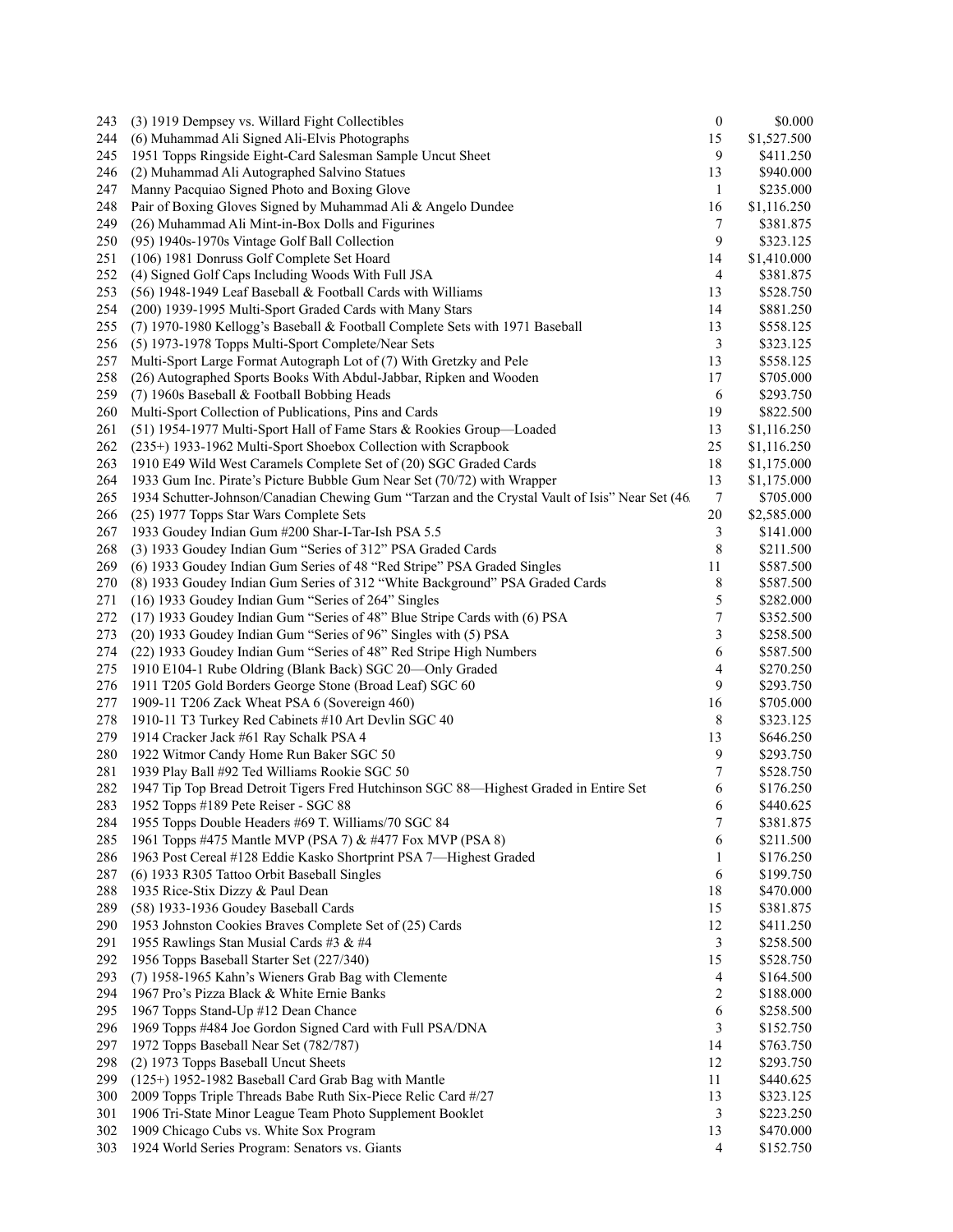| 304 | 1942 Yankee Stadium-Issued World Series Program                                          | $\boldsymbol{0}$ | \$0.000     |
|-----|------------------------------------------------------------------------------------------|------------------|-------------|
| 305 | 1935 World Series Game 6 Navin Field Ticket Stub - PSA                                   | 2                | \$188.000   |
| 306 | 1938 World Series Game 1 Wrigley Field Full Ticket - PSA                                 | 6                | \$235.000   |
| 307 | 1940 Brooklyn Dodgers Opening Day Ticket Stub-PSA 1                                      | 6                | \$188.000   |
| 308 | 1956 World Series Game 5 Yankee Stadium Ticket Stub - Larsen's Perfect Game              | 3                | \$258.500   |
| 309 | 1961 World Series Game 4 Crosley Field Full Ticket - PSA 3                               | $\overline{c}$   | \$199.750   |
| 310 | 1965 World Series Game 6 Metropolitan Stadium Full Ticket - PSA 9                        | 15               | \$587.500   |
| 311 | 1969 World Series Game 1 Memorial Stadium Full Ticket - PSA 6                            | 9                | \$558.125   |
| 312 | (3) New York Yankees Landmark Event Tickets - PSA                                        | 1                | \$293.750   |
| 313 | 1973 All-Star Game Royals Stadium Full Ticket - PSA 8                                    | $\boldsymbol{0}$ | \$0.000     |
| 314 | 1980 World Series Complete Run of (6) Ticket Stubs                                       | 6                | \$270.250   |
| 315 | 1983 World Series Complete Ticket Stub Run of (5) With (2) ALCS                          | $\boldsymbol{0}$ | \$0.000     |
| 316 | 2001 World Series Game 7 Full Ticket - PSA 7                                             | $\boldsymbol{0}$ | \$0.000     |
| 317 | Early-1950s Gibbs-Conner St. Louis Browns Porcelain Bank                                 | 7                | \$822.500   |
| 318 | 1950s Gibbs-Conner Chicago Cubs Bank                                                     | 16               | \$470.000   |
| 319 | (9) 1990s S.A.M. 500 HR Club Bobblehead Dolls                                            | $\boldsymbol{0}$ | \$0.000     |
| 320 | Marty DeMerritt San Francisco Giants Game-Worn World Series Coach's Jersey               | 12               | \$587.500   |
| 321 | Steve Avery Game-Worn 1993 Atlanta Braves Road Jersey                                    | 3                | \$223.250   |
| 322 | Ken Griffey, Jr. 1991-1997 Signed Game-Used Bat With Full PSA/DNA                        | 16               | \$1,116.250 |
| 323 | 1952 Brooklyn Dodgers Schedule Postcards with Snider & Reese                             | 1                | \$176.250   |
| 324 | (2) 1905 Philadelphia Transcript Athletics Team Photo Supplements                        | 3                | \$188.000   |
| 325 | 1933-1935 Walter Johnson Original Photograph                                             | $\boldsymbol{0}$ |             |
|     | 1954 Preferred Products Milwaukee Braves Joe Adcock Patch & Premium                      | 1                | \$0.000     |
| 326 |                                                                                          |                  | \$117.500   |
| 327 | 1947 Grand Rapids Chicks (AAGPBL) Playoff Champions Trophy                               | 3                | \$152.750   |
| 328 | (2) Cleveland Municipal Stadium Ticket Window Signs With "Dawg Pound" Bleachers          | $\overline{4}$   | \$188.000   |
| 329 | Early-1950s Philadelphia Phillies/Athletics Beer Sign/Saloon Scoreboard                  | 16               | \$646.250   |
| 330 | 1980-2001 Perez-Steele Postcards Unsigned Complete Set                                   | 11               | \$558.125   |
| 331 | 1940s Multi-Signed Baseball With DiMaggio and Greenberg                                  | 12               | \$323.125   |
| 332 | (5) Ted Williams Signed Baseballs - All PSA/DNA                                          | 14               | \$998.750   |
| 333 | Brooklyn Dodgers Bat Signed by (16) With Koufax, Drysdale and Snider                     | 15               | \$470.000   |
| 334 | Vintage Joe DiMaggio Bold Cut Signature With Full JSA                                    | $\boldsymbol{0}$ | \$0.000     |
| 335 | Mantle/Mays Dual Signed 1961 Photograph With Full PSA/DNA                                | 13               | \$381.875   |
| 336 | 1954 "The Washington Senators" 1st Edition Hardcover Signed by Griffith, Povich and Shea | 16               | \$381.875   |
| 337 | 300 Wins Club Signed Lithograph with (8) Signatures-Full PSA/DNA                         | 8                | \$323.125   |
| 338 | Mickey Mantle Signed Lithograph #/750                                                    | 6                | \$381.875   |
| 339 | (8) Autographed Baseball Pitcher Figurines With Carlton, Spahn and Drysdale              | 4                | \$381.875   |
| 340 | 1934 Chicago Bears at Boston Redskins Fenway Park-Issued Program                         | 6                | \$246.750   |
| 341 | 1938 Sammy Baugh Contract Signing Original News Service Photograph                       | $\boldsymbol{0}$ | \$0.000     |
| 342 | (2) Tough 1933-1959 Football Cards with Sport Kings Grange                               | 11               | \$381.875   |
| 343 | (3) 1960 New York Titans Ticket Stubs from Three Home Games                              | 1                | \$293.750   |
| 344 | 1962 Post Cereal Football #93 Dave Baker SP                                              | 11               | \$440.625   |
| 345 | 1961-1965 Regina Roughriders Mini-Bobblehead                                             | 9                | \$282.000   |
| 346 | 1965-1966 Houston Oilers "Ear Pad" AFL Bobblehead                                        | 12               | \$528.750   |
| 347 | (4725+) 1958-1978 Topps Football Cards with Many Stars                                   | 24               | \$998.750   |
| 348 | Phil Jackson 1968 Hand-Written Letter and Team-Issued Photo                              | 12               | \$352.500   |
| 349 | Rare 1967-1968 San Diego Rockets Gold Base Bobblehead                                    | 9                | \$293.750   |
| 350 | 1980 Topps Basketball #34 Bird/#139 M. Johnson/#174 Erving LDR Rookie-PSA 9              | 9                | \$646.250   |
| 351 | 1999-2000 SP Authentic Kobe Bryant Autograph Buyback #/132                               | $\overline{c}$   | \$129.250   |
| 352 | "Coaches vs. Cancer" Lithograph Signed by (28) With Krzyzwewski, Wooden and Richardson   | 14               | \$587.500   |
| 353 | (6) Vintage Hockey Programs With 1946/47 Black Hawks and Final Game at MSG               | $\boldsymbol{0}$ | \$0.000     |
| 354 | 1969-1979 Topps & OPC Hockey Shoebox Collection with (3) Sets and (650+) Singles         | 22               | \$705.000   |
| 355 | (3) Vintage Deceased Golfer GPCs with Hogan                                              | 6                | \$176.250   |
| 356 | 1956 Gum Inc. Adventure Boxing Subset of (21) with Schmeling                             | 10               | \$381.875   |
| 357 | Muhammad Ali Signed Warner Bros. Limited Edition Cel                                     | 13               | \$499.375   |
| 358 | (5) UDA Signed "Sports Illustrated" Covers With T. Williams and Gretzky                  | 12               | \$528.750   |
| 359 | 1781 Sophacles Entire Works Two-Volume Set                                               | 2                | \$129.250   |
| 360 | 1936 Pac-Kups Jolly Roger Pirate Cards Near Set (46/48)                                  | 5                | \$223.250   |
| 361 | (13) 1957 Topps Hit Stars SGC Graded Cards with Presley                                  | 4                | \$152.750   |
| 362 | Collection of (17) 1950s Comics                                                          | 1                | \$117.500   |
| 363 | 1964-1968 Silver Age "Hawkman" Complete Run of (27)                                      | 8                | \$270.250   |
| 364 | (25) Famous Deaths Front Page Headlines                                                  | 8                | \$223.250   |
|     |                                                                                          |                  |             |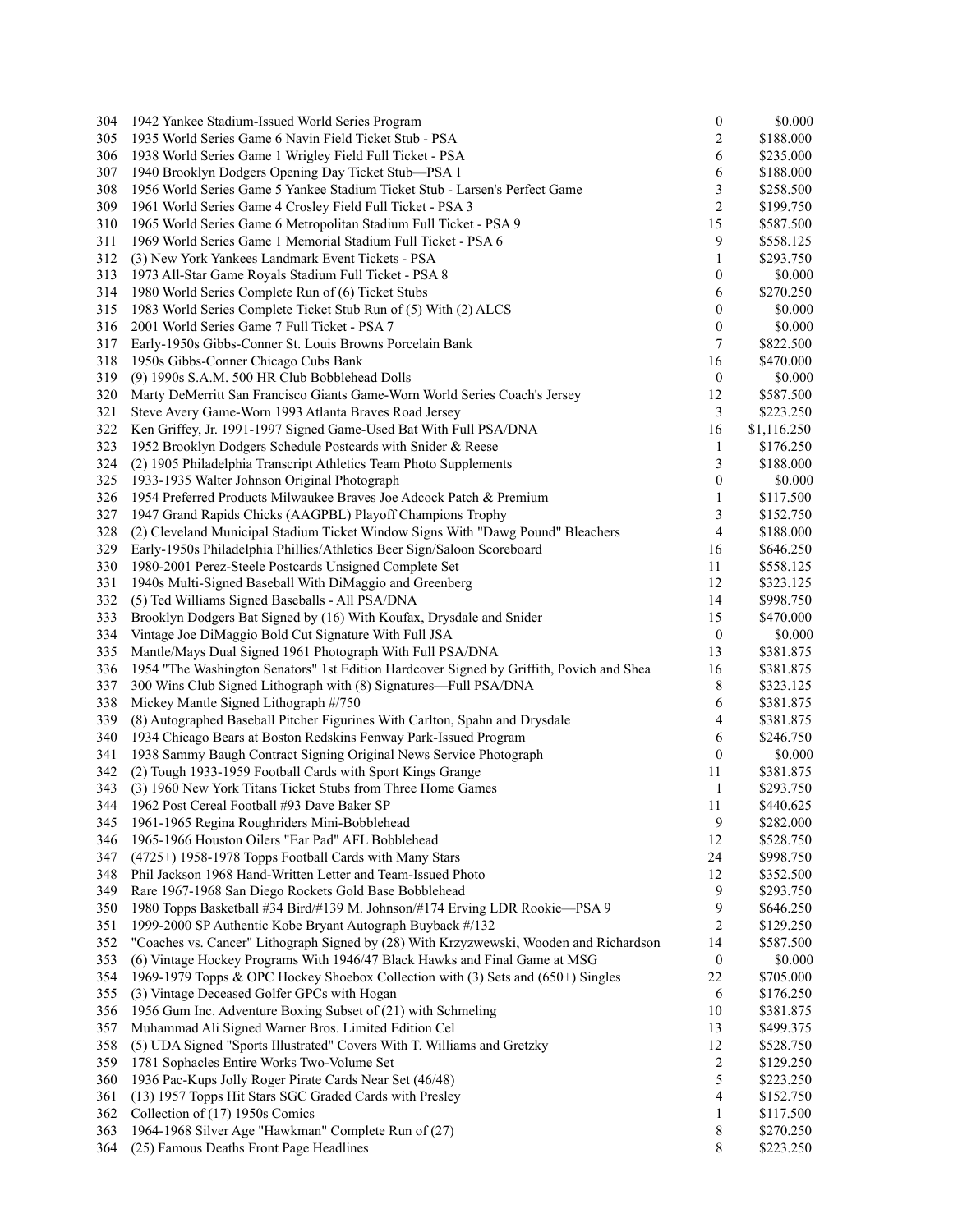| 365 | Babe Ruth Signed Mini-Bat With Full PSA/DNA                                       | 13                      | \$4,700.000 |
|-----|-----------------------------------------------------------------------------------|-------------------------|-------------|
| 366 | Walter Johnson Single-Signed Baseball With Full PSA/DNA and JSA                   | 4                       | \$4,993.750 |
| 367 | Circa 1932 Lou Gehrig Signed Newspaper Photo with Full JSA                        | $\boldsymbol{0}$        | \$0.000     |
| 368 | 1915 E106 American Caramel Ty Cobb (Batting, Facing to Side) SGC Authentic        | 4                       | \$763.750   |
| 369 | 1934-36 Diamond Stars Uncut Panel of (4) Cards with Terry--SGC Authentic          | 7                       | \$470.000   |
| 370 | 1887 N28 Allen & Ginter Mike Kelly SGC 40                                         | 12                      | \$587.500   |
| 371 | 1887 N28 Allen & Ginter John Clarkson SGC 40                                      | 11                      | \$470.000   |
| 372 | 1910-11 T3 Turkey Red Cabinets #48 Jack Murray (Horizontal) SGC 70—Highest Graded | 7                       | \$822.500   |
| 373 | 1910-11 T3 Turkey Red Cabinets #24 Mike Mitchell SGC 60-Highest Graded            | 13                      | \$587.500   |
| 374 | 1910-11 T3 Turkey Red Cabinets #3 Tommy Leach SGC 50-Highest Grade                | 10                      | \$499.375   |
| 375 | 1910-11 T3 Turkey Red Cabinets #41 Wiltse & #45 Jordan/Herzog-Both SGC            | $\tau$                  | \$323.125   |
| 376 | (2) 1909-11 E90-1 F. Baker (PSA 4) & Collins (SGC 40)                             | 14                      | \$528.750   |
| 377 | (3) 1911-1912 T206 & T207 Singles with Tougher Backs--All SGC                     | 11                      | \$352.500   |
| 378 | (3) 1922 E120 American Caramel Hall of Famers—All PSA or SGC                      | 11                      | \$881.250   |
| 379 | 1948-49 Leaf #79 Jackie Robinson Rookie SGC 80                                    | 10                      | \$1,116.250 |
| 380 | 1951 Bowman #305 Willie Mays Rookie GAI 6.5                                       | 10                      | \$1,057.500 |
| 381 | 1952 Topps Billy Loes #20 PSA 8.5-None Better                                     | 28                      | \$3,818.750 |
|     |                                                                                   |                         |             |
| 382 | (4) 1952 Topps Baseball PSA 7.5 Cards with Kluszewski                             | 21                      | \$940.000   |
| 383 | (4) 1952 Topps Baseball Cards—All PSA 8                                           | 21                      | \$1,410.000 |
| 384 | (4) High-Grade 1952 Topps Baseball SGC Singles                                    | 14                      | \$1,116.250 |
| 385 | (4) 1952 Topps Baseball Chicago Cubs & White Sox Singles—All SGC 88               | 8                       | \$705.000   |
| 386 | (13) 1952 Topps Baseball PSA 5-7 Graded Cards                                     | 14                      | \$940.000   |
| 387 | 1953 Topps #82 Mickey Mantle PSA 6                                                | 16                      | \$1,997.500 |
| 388 | 1954 Topps #1 Ted Williams PSA 7                                                  | 15                      | \$881.250   |
| 389 | 1954 Topps #201 Al Kaline Rookie PSA 7                                            | 21                      | \$1,175.000 |
| 390 | (8) 1954 Topps Baseball PSA Graded 7.5 & 8 Cards with Lasorda RC                  | 15                      | \$763.750   |
| 391 | (10) 1954 Topps Baseball PSA 7 Graded Singles with Jackie Robinson                | 16                      | \$1,057.500 |
| 392 | (14) 1954 Bowman Baseball PSA 7-8 Graded Cards with Ford                          | 9                       | \$646.250   |
| 393 | (3) 1955-1959 Topps Baseball Hall of Fame Rookie Cards—All PSA 7                  | 12                      | \$881.250   |
| 394 | 1904 Sporting Boiler Magazine Brooklyn Nationals Team Premium                     | $\overline{\mathbf{c}}$ | \$129.250   |
| 395 | 1904 Sporting Boiler Magazine Chicago Americans Team Premium                      | 3                       | \$141.000   |
| 396 | 1904 Sporting Boiler Magazine Chicago Nationals Team Premium                      | 14                      | \$381.875   |
| 397 | 1904 Sporting Boiler Magazine Cincinnati Nationals Team Premium                   | 18                      | \$881.250   |
| 398 | 1904 Sporting Boiler Magazine Cleveland Americans Team Premium                    | 7                       | \$199.750   |
| 399 | 1904 Sporting Boiler Magazine Detroit Americans Team Premium                      | 6                       | \$199.750   |
| 400 | 1904 Sporting Boiler Magazine New York Americans Team Premium                     | 4                       | \$152.750   |
| 401 | 1904 Sporting Boiler Magazine Philadelphia Nationals Team Premium                 | 4                       | \$152.750   |
| 402 | 1904 Sporting Boiler Magazine Pittsburgh Nationals Team Premium                   | 11                      | \$246.750   |
| 403 | 1904 Sporting Boiler Magazine St. Louis Nationals Team Premium                    | 4                       | \$164.500   |
| 404 | 1904 Sporting Boiler Magazine Washington Americans Team Premium                   | $\mathbf{1}$            | \$117.500   |
| 405 | (69) 1909-11 T206 White Border Singles with (14) Hall of Famers                   | 13                      | \$1,880.000 |
| 406 | 1910s-1920s Baseball Magazine Photo Premiums Lot of (14)                          | $\sqrt{5}$              | \$587.500   |
| 407 | 1949 Bowman Baseball Near Set (239/240)                                           | 12                      | \$1,410.000 |
| 408 | 1950 Bowman Baseball Complete Set of (252)                                        | 11                      | \$940.000   |
| 409 | 1953 Bowman Color Baseball Complete Set of (160)                                  | 17                      | \$2,115.000 |
| 410 | 1954 Bowman Baseball Near Set of (223/224) With PSA Williams, Mantle and Mays     | 17                      | \$2,115.000 |
| 411 | 1953 Topps Baseball Complete Set (274/274)                                        | 16                      | \$3,231.250 |
| 412 | 1955 Bowman Baseball Near Set of (302/320) with (10) PSA and (53) Duplicates      | $\tau$                  | \$1,292.500 |
| 413 | 1955 Topps Double Header Complete Set (66/66)                                     | 21                      | \$1,527.500 |
| 414 | 1956 Topps Baseball Complete Set of (340)                                         | 23                      | \$2,467.500 |
| 415 | 1957 Swift Meats Complete Set of (18) Cards/Panels--#1 SGC Registry               | 14                      | \$2,467.500 |
| 416 | 1956 Topps Baseball Near Set of (328/340) With Williams, Clemente and Mantle      | 19                      | \$1,527.500 |
| 417 | 1957 Topps Baseball Near Set (394/407) with Contest & Checklist                   | 16                      | \$1,762.500 |
| 418 | 1958 Topps Baseball Near Set (456/494) with (2) Contest Cards                     | 11                      | \$1,410.000 |
| 419 | 1959 Topps Baseball Complete Set of (572) With PSA Mays, Aaron and Gibson         | 29                      | \$4,700.000 |
| 420 | High-Grade 1960 Topps Baseball Near-Set of (512/572)                              | 21                      | \$2,467.500 |
| 421 | 1960 Leaf Baseball Near Set of (143/144) Cards                                    | 15                      | \$940.000   |
| 422 | 1962 Topps Baseball Complete Set of (598)                                         | 19                      | \$1,762.500 |
| 423 | 1963 Topps Baseball Complete Set of (576)                                         | 21                      | \$2,350.000 |
| 424 | 1964 Topps Baseball Complete Set of (587)                                         | $\,8\,$                 | \$998.750   |
| 425 | 1965 Topps Baseball Complete Set of (598)                                         | 18                      | \$2,467.500 |
|     |                                                                                   |                         |             |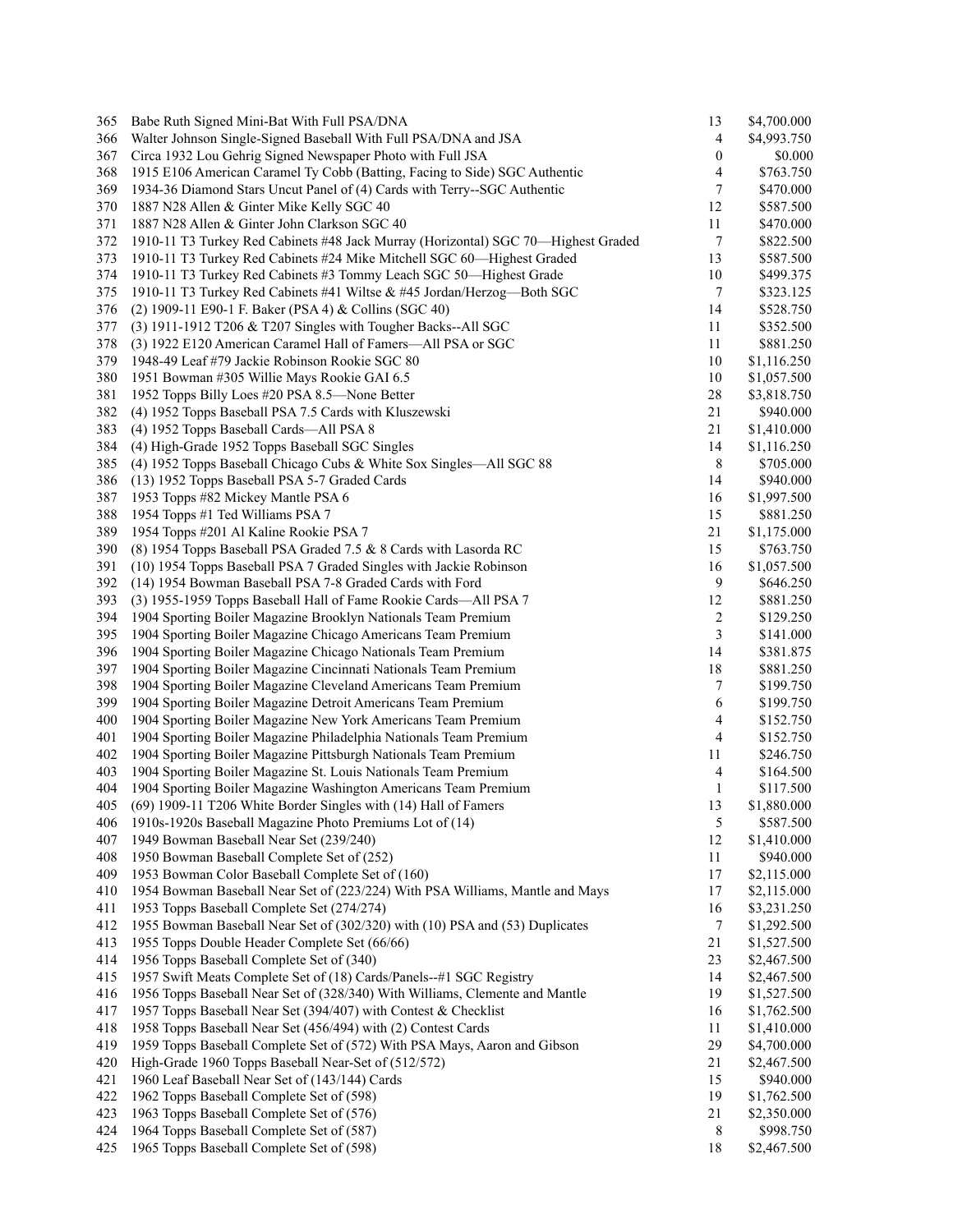| 426        | 1966 Topps Baseball Complete Set of (598)                                                   | 15             | \$1,645.000            |
|------------|---------------------------------------------------------------------------------------------|----------------|------------------------|
| 427        | 1967 Topps Baseball Complete Set of (609) Cards                                             | 22             | \$3,231.250            |
| 428        | 1968 Topps Baseball Complete Set of (598) Cards with (2) Variations                         | 19             | \$2,232.500            |
| 429        | 1973-1991 Topps Baseball Complete Set Run of (19)                                           | 5              | \$646.250              |
| 430        | 1959-1963 Fleer Baseball Complete/Near Set Run                                              | 26             | \$2,937.500            |
| 431        | 1963 Post Cereal Baseball Partial Set of (158/200)                                          | 12             | \$763.750              |
| 432        | 1958-1970 Topps All-Star Complete Run of (8) Subsets                                        | 11             | \$881.250              |
| 433        | (3) 1973-1975 Topps Baseball Complete/Near Sets                                             | 6              | \$705.000              |
| 434        | 1974-1985 Topps Baseball Complete Set Run                                                   | 13             | \$940.000              |
| 435        | (5) 1983-2004 Difficult Baseball Complete Sets with 2001 Topps Heritage                     | 14             | \$470.000              |
| 436        | 1962 Old London Coins Near Set of (32/40) Coins                                             | 7              | \$470.000              |
| 437        | (7) 1951-1969 Baseball Oddball Complete Sets                                                | 16             | \$940.000              |
| 438        | 1971 Topps Baseball Complete Set of (752) Cards                                             | 7              | \$411.250              |
| 439        | 1973 Topps 1953 Reprints Complete Set of (8)                                                | 12             | \$940.000              |
| 440        | (4) 1972-1978 Topps Baseball Near/Starter Sets                                              | 7              | \$381.875              |
| 441        | (20) 1974-1984 Topps, Donruss and Fleer Baseball Set Run                                    | 13             | \$646.250              |
| 442        | (9) 1977-1985 Topps, Donruss & Fleer Baseball Complete Sets                                 | 5              | \$223.250              |
| 443        | (35) 1981-1989 Baseball Complete Sets with (2) 1984 Fleer Update                            | 9              | \$705.000              |
| 444        | 1921 Tip Top Bread Baltimore Orioles Bill Holden SGC Authentic                              | 10             | \$1,057.500            |
| 445        | 1953-54 Briggs Meats Full Panel with Mickey Vernon/Ed Yost                                  | $\overline{c}$ | \$1,880.000            |
| 446        | 1953 Stahl-Meyer Mickey Mantle PSA 1 (MK)                                                   | 15             | \$1,175.000            |
| 447        | 1953 Glendale Hot Dogs (Detroit Tigers) Partial Set of (17/28) Cards                        | 11             | \$1,410.000            |
| 448        | 1954 Dan-Dee Potato Chips Mickey Mantle - SGC 84                                            | 17             | \$2,350.000            |
| 449        | 1954 Dan-Dee Chips Phil Rizzuto SGC 88--Highest Graded                                      | 5              | \$470.000              |
| 450        | 1954 Esskay Meats Harry Brecheen with Orange Borders                                        | 3              | \$381.875              |
| 451        | 1954 Esskay Meats Dick Kryhoski with Orange Borders                                         | 1              | \$293.750              |
| 452        | 1954 Esskay Meats Lou Kretlow                                                               | 1              | \$293.750              |
| 453        | 1954 Esskay Meats Les Moss with Orange Borders                                              | 7              | \$499.375              |
| 454        | 1954 Esskay Meats Eddie Waitkus                                                             | 5              | \$282.000              |
| 455        |                                                                                             | 7              |                        |
| 456        | (16) 1952-1963 Regional Baseball Type Cards                                                 | 6              | \$381.875              |
| 457        | 1952-1955 Red Man Tobacco Lot With (2) Near Sets                                            | 17             | \$323.125              |
| 458        | (82) 1953-1959 Topps & Bowman Baseball Singles with (2) Mantle                              | 15             | \$1,997.500            |
| 459        | (930) 1952-1961 Topps Baseball Shoebox Collection with Stars                                | 13             | \$1,057.500            |
| 460        | (55) 1939-Modern Pete Reiser Collection with Cut Autographs, Original Art and Vintage Cards | 7              | \$411.250              |
|            | (2) 1950s Baseball Bread Labels with Sievers and Busby                                      | 7              | \$352.500<br>\$499.375 |
| 461<br>462 | (4) 1951 Topps Baseball Connie Mack All-Star & Team Cards                                   | 13             |                        |
| 463        | 1954 Bowman Baseball Partial Set of (163/224)--Sharp                                        | 19             | \$1,880.000            |
|            | (59) 1954 Red Heart Dog Food Singles with (2) Mantle and Stars                              |                | \$1,292.500            |
| 464        | 1954 Topps Baseball Starter Set of (91/250) With Stars                                      | 12             | \$499.375              |
| 465        | (97) 1952-1955 Topps Baseball Cards with (10) Hall of Famers                                | 6              | \$411.250              |
| 466        | (101) 1953-1955 Red Man Tobacco Cards (No Tabs) with Many Stars                             | 6              | \$381.875              |
| 467        | (54) 1964-1970s Multi-Sport Oddball Cards with Baseball Emphasis                            | 13             | \$528.750              |
| 468        | (3600+) 1952-1990s St. Louis Cardinals Singles with Musial                                  | 6              | \$381.875              |
| 469        | 1970 Transogram Display Box with (22) Unopened Boxes and Loose Figures                      | 10             | \$881.250              |
| 470        | 1909-2003 Baseball Treasure Chest                                                           | 17             | \$998.750              |
| 471        | (3700+) 1958-1979 Topps Baseball Shoebox Collection                                         | 9              | \$646.250              |
| 472        | (4000+) 1949-1990s Boston Red Sox Singles with Many Stars                                   | 11             | \$558.125              |
| 473        | Rare 1910 Shibe Park Doc Powers Day Program                                                 | 18             | \$1,175.000            |
| 474        | 1911 World Champion Philadelphia Athletics Porcelain Plate                                  | $\mathbf{1}$   | \$235.000              |
| 475        | 1925 World Series Game 6 Large Forbes Field Ticket Stub                                     | 7              | \$440.625              |
| 476        | (10) Whitey Ford World Series Wins Ticket Stubs and 16x20 Signed Photo                      | 5              | \$822.500              |
| 477        | 1928 Yankee Stadium-Issued World Series Program                                             | 12             | \$646.250              |
| 478        | (3) 1910s-1930s Baseball Stock Certificates                                                 | $\overline{c}$ | \$129.250              |
| 479        | (6) 1958-1962 Hartland Statues with Mantle & Williams                                       | 10             | \$646.250              |
| 480        | (68) 1961 Jay Publishing Team Photo Packs                                                   | 16             | \$411.250              |
| 481        | Baltimore Orioles 1966 World Series Oil-on Canvas Painting                                  | 6              | \$323.125              |
| 482        | Brooks Robinson 1967 Topps #600 Oil-on-Canvas Painting                                      | 7              | \$381.875              |
| 483        | (2) 1971 Washington Senators Ticket Stubs With Opening Day and Forfeited RFK Finale         | 2              | \$352.500              |
| 484        | 1955-1977 New York Yankees World Series Programs Lot of (9)                                 | 8              | \$352.500              |
| 485        | Babe Ruth Single-Signed Baseball With Full JSA                                              | 10             | \$1,527.500            |
| 486        | 1947 Pittsburgh Pirates Team-Signed Ball With Wagner, Greenberg and Full PSA/DNA            | $10\,$         | \$1,057.500            |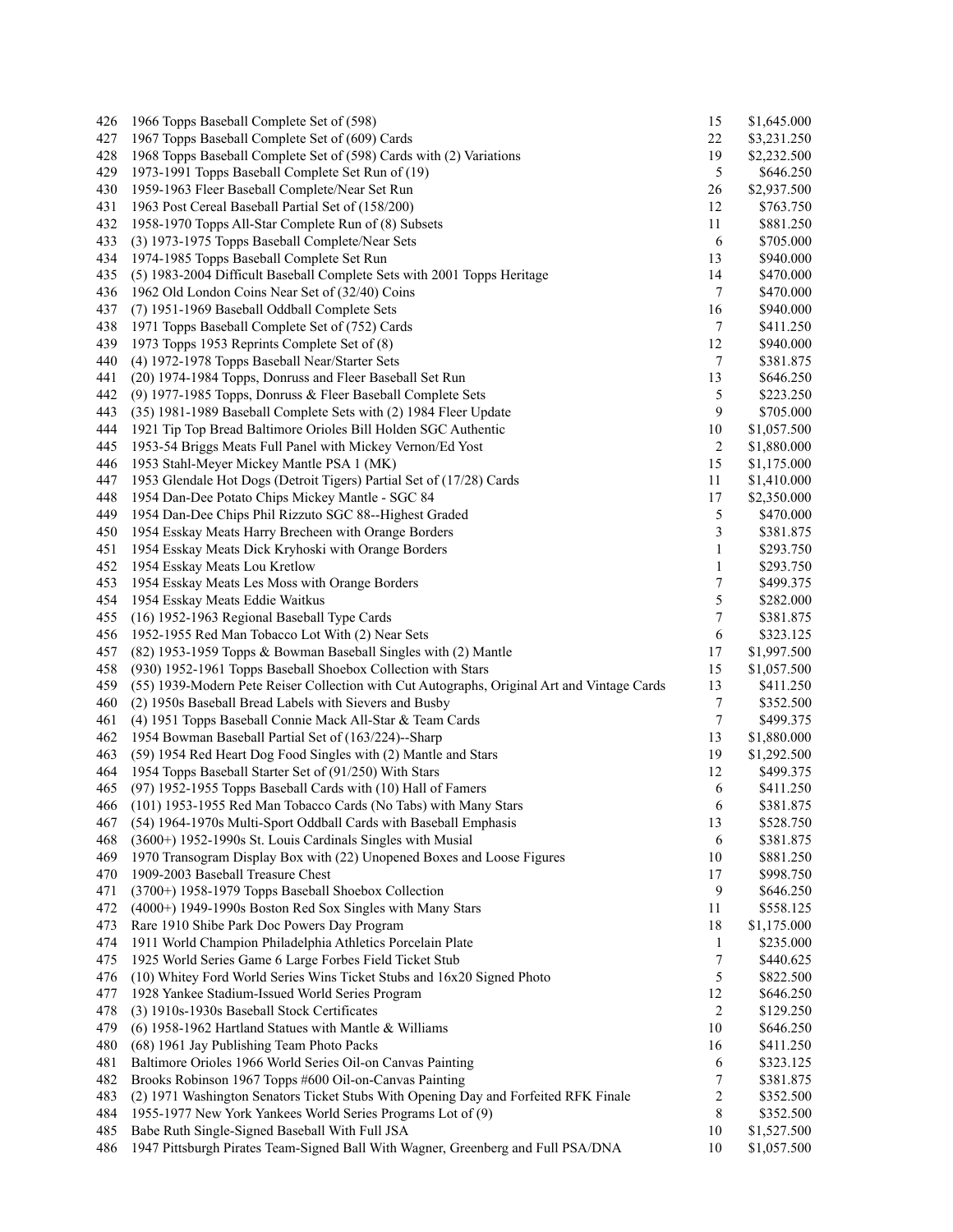| 487 | Lou Gehrig Cut Signature-PSA/DNA "Authentic"                                                 | $\,8\,$          | \$2,585.000 |
|-----|----------------------------------------------------------------------------------------------|------------------|-------------|
| 488 | 500 Home Run Club Ball Signed by (10) With Aaron, Mays and T. Willaims                       | 13               | \$822.500   |
| 489 | 1960, 1968, 1989 and 1998 Chicago Cubs Team-Signed Baseballs                                 | 7                | \$411.250   |
| 490 | (22) Signed Stat Baseballs With Hall of Famers and MVPs                                      | 24               | \$4,112.500 |
| 491 | Stan Musial Autograph Lot of (7) With (2) PSA/DNA 9 Baseballs                                | 11               | \$822.500   |
| 492 | 1954 New York Yankees Team Signed Baseball with Full JSA                                     | 12               | \$558.125   |
| 493 | (6) Willie Mays Single-Signed OML Baseballs-All PSA/DNA 10                                   | 15               | \$1,292.500 |
| 494 | (20) Hall of Fame Single-Signed Baseballs with Puckett & Aaron                               | 14               | \$881.250   |
| 495 | A-Rod Home Run Ticket Lot of (38) and Signed Ball With Full JSA                              | $\tau$           | \$352.500   |
| 496 | Koufax and Drysdale Signed Salvino Statues and (2) Koufax Signed Baseballs - Both PSA/DNA 10 | 16               | \$1,116.250 |
| 497 | Derek Jeter Signed Photo Collage and Figurine                                                | 14               | \$528.750   |
| 498 | (175) 2003 Image Entertainment Pete Rose Signed Cards & (2) Single-Signed Baseballs          | 19               | \$940.000   |
| 499 | (4) 1982 Davco Publishers Autographed Cards with DiMaggio & Mantle                           | 5                | \$411.250   |
| 500 | Rogers Hornsby Signed Magazine Cut Photograph PSA/DNA Authentic                              | $\sqrt{2}$       | \$499.375   |
| 501 | Mel Ott Signed Magazine Photo-Bio PSA/DNA 8                                                  | 10               | \$558.125   |
| 502 | (2) Mickey Mantle Signed Pieces with "Willie, Mickey & the Duke"                             | 11               | \$440.625   |
| 503 | (10) "Yankee Legends" 1998 Lithographs Signed by Joe Dimaggio With Full PSA/DNA              | 15               | \$998.750   |
| 504 | (42) Signed Flats With Dean, Greenberg, Mays and Musial                                      | 15               | \$1,175.000 |
| 505 | (4) Autographed Baseball Framed Items With Aaron, DiMaggio and 3000 Hit Club                 | 11               | \$940.000   |
|     |                                                                                              |                  |             |
| 506 | (6) Multi-/Single-Signed Bats with Bird & Ryan                                               | 18               | \$822.500   |
| 507 | (9) Hall of Fame Single-Signed Bats with Mays & Aaron                                        | 23               | \$1,292.500 |
| 508 | (25) Hall of Fame/Superstar Signed & Inscribed Baseball Bats                                 | 13               | \$1,997.500 |
| 509 | Mickey Mantle & Roger Maris Framed Cut Signature Display                                     | 6                | \$558.125   |
| 510 | Multi-Signed Hall of Fame Display with (43) Signatures                                       | 9                | \$705.000   |
| 511 | (2) Limited Edition Mantle and Mays Signed 1953 Marriott Topps Lithographs                   | 1                | \$470.000   |
| 512 | (7) Multi-Signed Baseball Photographs/Lithographs with DiMaggio                              | 12               | \$705.000   |
| 513 | (16) Modern Era Superstars Signed/Memorabilia Collection                                     | 13               | \$646.250   |
| 514 | Baseball Autograph Collection of (28) With Aaron, Mantle and Mays                            | $\overline{9}$   | \$881.250   |
| 515 | (110+) Chicago Cubs Heroes & Legends Autograph Collection                                    | 4                | \$705.000   |
| 516 | Tony Gwynn 1997 San Diego Padres Game-Worn Road Jersey                                       | 14               | \$705.000   |
| 517 | Eddie Murray Game-Worn 1997 Los Angeles Dodgers Home Jersey                                  | 6                | \$763.750   |
| 518 | Hideo Nomo 2004 Los Angeles Dodgers Game-Worn Road Jersey                                    | 16               | \$998.750   |
| 519 | Ron Gant 2002 San Diego Padres Game-Worn Batting Practice Jersey                             | $\boldsymbol{0}$ | \$0.000     |
| 520 | Victor Martinez 2006 World Baseball Classic Game-Worn Venezuela Home Jersey                  | $\mathbf{1}$     | \$235.000   |
| 521 | (4) 1948-1952 Bowman Football Starter Sets                                                   | 14               | \$763.750   |
| 522 | 1952 Bowman Small Football Near Set (123/144)                                                | 14               | \$763.750   |
| 523 | (4) 1952-1955 Bowman Football Near/Partial Sets with Large                                   | 15               | \$763.750   |
| 524 | 1957 Topps Football Complete Set of (154/154) with (2) PSA                                   | 18               | \$1,410.000 |
| 525 | 1950 Bowman Football Complete Set of (144)                                                   | 8                | \$646.250   |
| 526 | 1954 Bowman Football High-Grade Starter Set of (85/128) with (13) PSA                        | 8                | \$499.375   |
| 527 | 1955 Topps All-American Football Complete Set (100/100)                                      | 15               | \$1,116.250 |
| 528 | (116) 1955 Topps Football All-American Singles                                               | 11               | \$499.375   |
| 529 | 1956 Topps Football Complete Set of (120) Cards with Checklist                               | 15               | \$646.250   |
| 530 | 1959 Topps Football Complete Set (176/176)                                                   | 13               | \$470.000   |
| 531 | (4) 1961-1963 Fleer & Nu-Card Football Complete/Near Set Run                                 | 16               | \$1,175.000 |
| 532 | 1958-1975 Topps & O-Pee-Chee CFL Collection with (2) Sets and (250+) Cards                   | 7                | \$323.125   |
| 533 | 1958-1962 Topps Football Complete/Near Set Run                                               | 11               | \$881.250   |
| 534 | 1962-1964 Topps Football Complete/Near Set Run                                               | 23               | \$1,292.500 |
| 535 | 1963-1967 Topps Football Complete/Near Set Run of (4)                                        | 14               | \$1,410.000 |
| 536 | 1964-1967 Philadelphia Football Complete Set Run of (4)                                      | 6                | \$822.500   |
| 537 | (6) 1960-1967 Fleer & Philadelphia Gum Football Near Sets                                    | 10               | \$822.500   |
| 538 | (10) 1948-1972 Football Oddball Complete, Near & Partial Sets                                | 10               | \$499.375   |
| 539 | 1968-1972 Topps Football Complete Set Run of (5)                                             | 12               | \$998.750   |
| 540 | 1968-1977 Topps Football Complete/Near Set Run of (7)                                        | 16               | \$881.250   |
| 541 | 1965 Topps Football #122 Joe Namath Rookie PSA 5                                             | 18               | \$646.250   |
| 542 | 1967 Royal Castle Miami Dolphins Starter Set of (16/27)                                      | 17               | \$1,292.500 |
| 543 |                                                                                              | 15               |             |
| 544 | $(950+)$ 1966-1970 Football Card Singles with Partial Set                                    | 9                | \$558.125   |
|     | 1968-1971 Topps Football Complete/Near Set Run                                               |                  | \$881.250   |
| 545 | 1972 Topps Football Series 2 Wax Box with (24) Packs                                         | 24               | \$2,232.500 |
| 546 | 1973-1976 Topps Football Complete Set Run                                                    | 3                | \$352.500   |
| 547 | (3) 1971-1981 Topps Football Complete/Near Sets                                              | 8                | \$411.250   |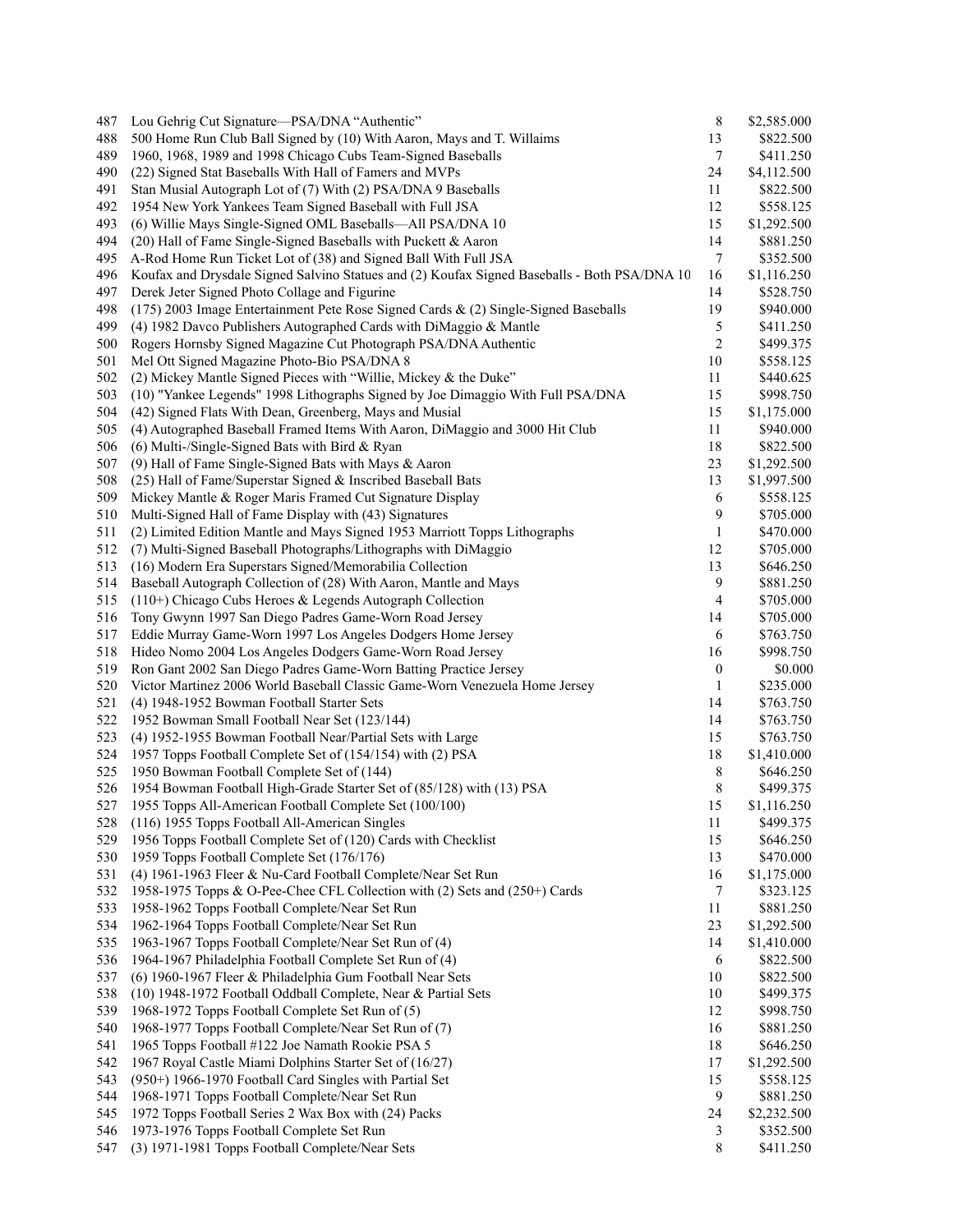| 548 | (4) 2006 Topps Football Draft Picks & Prospects (Hobby) Wax Cases                        | 13 | \$822.500   |
|-----|------------------------------------------------------------------------------------------|----|-------------|
| 549 | 1946 NFL Championship Bears vs. Giants Program                                           | 0  | \$0.000     |
| 550 | (2) 1962-63 Hartland Pittsburgh Steelers Figures with Running Back & Lineman             | 8  | \$499.375   |
| 551 | 1978 Arkansas Razorbacks Orange Bowl Champions Player Ring                               | 5  | \$411.250   |
| 552 | (2) Multi-Signed Football Displays With Heisman Winners and 1960s Packers                | 10 | \$470.000   |
| 553 | (3) Multi-Signed Football Hall of Fame Items                                             | 8  | \$282.000   |
| 554 | (10) Sammy Baugh Autographed Leather Mini-Helmets                                        | 13 | \$705.000   |
| 555 | (10) Joe Namath Signed Oversized Photos With (2) Poses                                   | 17 | \$940.000   |
| 556 | 1953-54 Parkhurst Hockey Complete Set (100/100)                                          | 9  | \$528.750   |
| 557 | 1954-55 Parkhurst Hockey Complete Set of (100) Cards with (45) Lucky Premium Dupes       | 12 | \$528.750   |
| 558 | 1955-56 Parkhurst Hockey Near Set of (68/79) with (7) Quaker Oats                        | 7  | \$211.500   |
| 559 | 1957-58 Parkhurst Hockey Near Set (49/50)                                                | 5  | \$246.750   |
|     |                                                                                          |    |             |
| 560 | 1957-58 Topps Hockey Complete Set (66/66)                                                | 11 | \$282.000   |
| 561 | 1958-59 Topps Hockey Complete Set (66/66)                                                | 12 | \$440.625   |
| 562 | 1958-59 Parkhurst Hockey Complete Set of (50) Cards                                      | 8  | \$223.250   |
| 563 | 1959-60 Topps Hockey Complete Set of (66) Cards                                          | 19 | \$528.750   |
| 564 | 1959-60 Parkhurst Hockey Complete Set (50/50)                                            | 7  | \$235.000   |
| 565 | 1960-61 Parkhurst Hockey Complete Set of (61) Cards                                      | 6  | \$246.750   |
| 566 | 1960-61 Topps Hockey Complete Set (66/66)                                                | 16 | \$411.250   |
| 567 | 1961-62 Parkhurst Hockey Complete Set of (51)                                            | 5  | \$176.250   |
| 568 | 1961-62 Topps Hockey Complete Set of (66) Cards                                          | 16 | \$411.250   |
| 569 | 1962-63 Parkhurst Hockey Complete Set of (54/54) Cards                                   | 7  | \$223.250   |
| 570 | 1962-63 Topps Hockey Complete Set of (66) Cards                                          | 5  | \$199.750   |
| 571 | 1963-64 Topps Hockey Complete Set (66/66)                                                | 8  | \$211.500   |
| 572 | 1963-64 Parkhurst Hockey Near Set of (95/99) Cards                                       | 10 | \$352.500   |
| 573 | 1965-66 Topps Hockey Complete Set of (128)                                               | 18 | \$440.625   |
| 574 | (10) 1973-77 Topps, O-Pee-Chee and Minor League Hockey Complete Sets                     | 13 | \$1,175.000 |
| 575 | (114) 1969-1990 Topps & O-Pee-Chee Hockey Stars with Gretzky RC                          | 14 | \$705.000   |
| 576 | (7) 1967-1971 Topps & O-Pee-Chee Hockey Partial Sets                                     | 12 | \$1,057.500 |
| 577 | (151) 1951-1967 Topps & Parkhurst Hockey Singles with Orr RC                             | 13 | \$763.750   |
| 578 | 1971-72 Topps Hockey Vending Box                                                         | 23 | \$2,585.000 |
|     |                                                                                          |    |             |
| 579 | (5) 1971-1980 Topps Hockey Complete Sets with Gretzky Rookie                             | 7  | \$470.000   |
| 580 | 1979-80 & 1980-81 Topps Hockey Complete Sets                                             | 7  | \$470.000   |
| 581 | Mark Recchi 1999-2000 Signed Game-Worn Philadelphia Flyers Jersey                        | 5  | \$411.250   |
| 582 | (240) 1947-1961 Baseball & Football Cards with J. Brown RC & Mantle                      | 15 | \$881.250   |
| 583 | (370+) 1909-1971 Multi-Sport Shoebox Collection-Loaded                                   | 12 | \$1,645.000 |
| 584 | (1900+) 1957-1979 Football & Basketball Cards with Several Stars                         | 13 | \$881.250   |
| 585 | (750+) 1955-1989 Multi-Sport Shoebox Collection-Loaded with Stars                        | 17 | \$1,175.000 |
| 586 | (21) Chicago Area Sports Superstars Auto/Memorabilia Items                               | 2  | \$381.875   |
| 587 | (34) Multi-Sport Autograph Collection with Gretzky & Ripken                              | 8  | \$763.750   |
| 588 | Multi-Sport Signed Flats Collection of (58) With Ali, Chamberlain, Aaron and Mays        | 16 | \$1,410.000 |
| 589 | Multi-Sport Treasure Chest With Autographs and Topps Football Sets                       | 6  | \$440.625   |
| 590 | 2009 Topps Allen & Ginter DNA Relics Beethoven Hair Card 1/1                             | 14 | \$2,467.500 |
| 591 | 2008 Topps Sterling Babe Ruth Eight-Piece Relic Booklet #/10-BGS 7.5                     | 17 | \$881.250   |
| 592 | 1999-2000 UD Century Legends Kobe Bryant/Michael Jordan Dual-Signed Buyback #/8          | 17 | \$763.750   |
| 593 | (76) Modern Multi-Sport Certified Autographs/Game-Used/Inserts with Jordan               | 12 | \$440.625   |
| 594 | Theodore Roosevelt 1912 Signed Photograph                                                | 20 | \$1,410.000 |
| 595 | 1960s Beetle Bailey Complete Bobblehead Set of (4)                                       | 5  | \$282.000   |
| 596 | 1950 Bowman Wild West Complete Set of (180) Cards with Wrapper                           | 10 | \$1,175.000 |
| 597 | (6,000+) 1977 Topps Star Wars Vending Hoard                                              | 8  | \$499.375   |
| 598 | 1933 Gum Inc. Wild West Complete Set of (48) Cards                                       |    | \$646.250   |
|     |                                                                                          | 7  |             |
| 599 | 1939 Gallaher LTD. "My Favourite Part" Set of (48) PSA Graded Cards                      | 3  | \$352.500   |
| 600 | 1950 Topps Bring 'Em Back Alive Complete Set of (100) Cards                              | 9  | \$587.500   |
| 601 | 1952 Butter-Nut Bread Tom Corbett Space Cadet Complete Set of (24) Bread Labels in Album | 6  | \$323.125   |
| 602 | 1953 Bowman Firefighters Complete Set of (64) Cards with (7) Graded                      | 6  | \$411.250   |
| 603 | 1956 Topps Elvis Presley Near Set (53/66) with (24) PSA 7-8                              | 13 | \$1,880.000 |
| 604 | (930+) 1940s-1950s Exhibit Non-Sports Lot with Western & Actors                          | 17 | \$998.750   |
| 605 | (238) 1950-1956 Topps, Bowman and Oddball Non-Sports Singles—Sharp                       | 16 | \$822.500   |
| 606 | 1955-1956 Topps Davy Crockett High-Grade Lot With Display Box                            | 16 | \$1,645.000 |
| 607 | 1959 Fleer Three Stooges Starter Set of (73/96) Cards                                    | 16 | \$1,762.500 |
| 608 | (250) 1960s-1980s No. 1-issue Comics (Mostly Marvel and DC Bronze Age)                   | 16 | \$705.000   |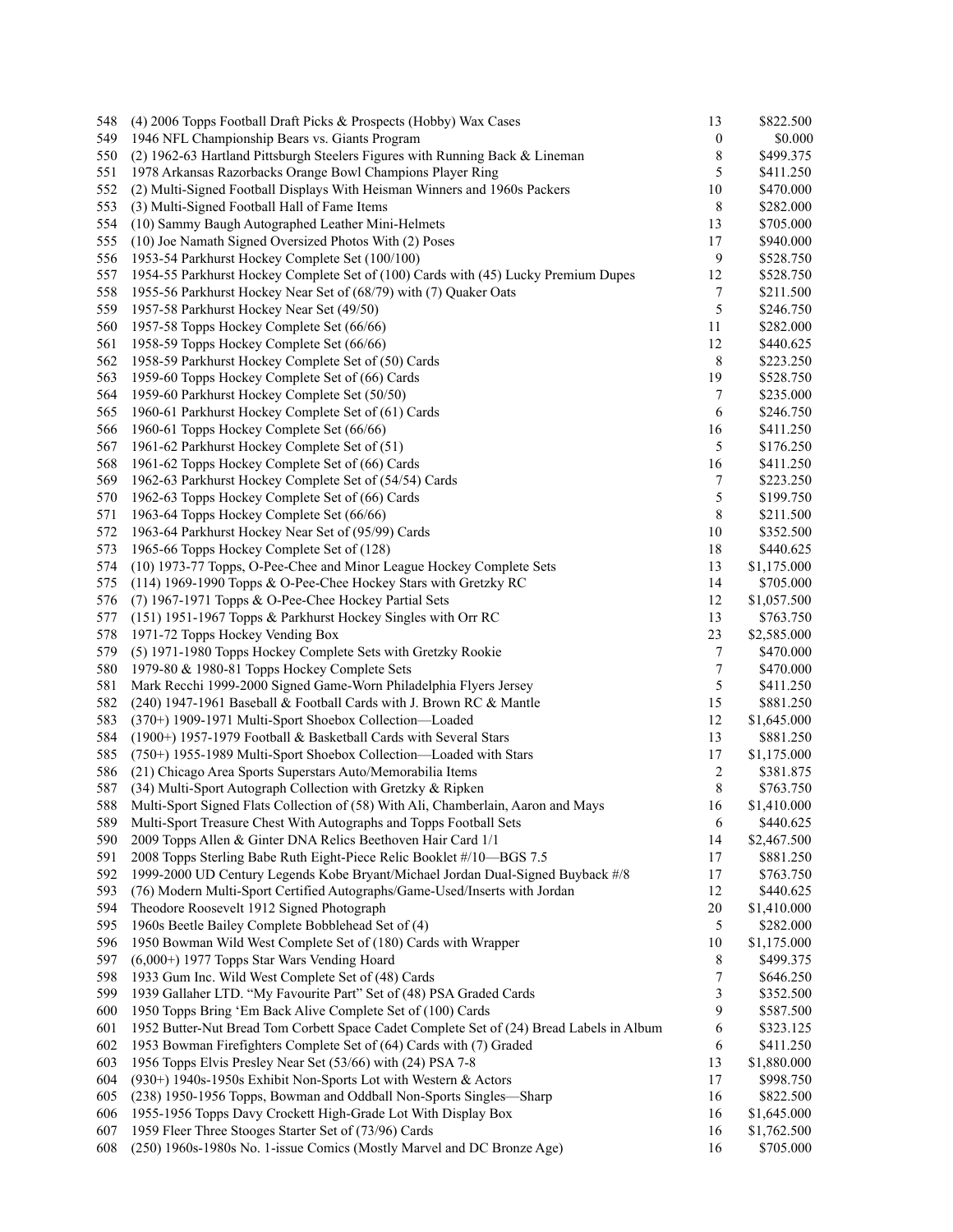| 609 | (11) Entertainer and Political Signed Books With Carlin and Carter                   | 7                       | \$352.500   |
|-----|--------------------------------------------------------------------------------------|-------------------------|-------------|
| 610 | (2) Circa 1888 Baseball Trade Cards-Both SGC 20                                      | 1                       | \$235.000   |
| 611 | 1911 T205 Gold Borders Richard Hoblitzell (Correct, No "Cin") SGC 10                 | 1                       | \$117.500   |
| 612 | 1910-11 T3 Turkey Red Cabinets #115 Admiral Schlei SGC 40                            | 6                       | \$282.000   |
| 613 | 1902-11 W600 Sporting Life Cabinets Arthur Devlin SGC 80-Only Graded                 | 20                      | \$998.750   |
| 614 | 1914 Cracker Jack #136 Rabbit Maranville PSA 3                                       | 12                      | \$705.000   |
| 615 | 1916 Herpolsheimer Co. #38 Ty Cobb SGC 10                                            | 25                      | \$1,645.000 |
| 616 | 1952 Topps #5 Larry Jansen PSA 8                                                     | 17                      | \$646.250   |
| 617 | 1952 Topps #34 Elmer Valo PSA 8                                                      | 16                      | \$528.750   |
| 618 | (10) 1954 Dan-Dee Potato Chips PSA Graded Cards with (4) Hall of Famers              | 29                      | \$1,175.000 |
| 619 | 1960 Fleer Greats #11 Arky Vaughan Wrong Back SGC 84                                 | 13                      | \$499.375   |
| 620 | 1970 Dunkin' Donuts Chicago Cubs Bumper Stickers Complete Set of (6) SGC Graded      | 4                       | \$152.750   |
| 621 | 1936 R344 National Chicle Rabbit Maranville "How to" Partial Set of (13/20) Booklets | $\overline{\mathbf{c}}$ | \$188.000   |
| 622 | (12) 1952 Berk Ross "Hit Parade of Champions" Singles with Mantle                    | 9                       | \$352.500   |
| 623 | 1953-54 Briggs Meats Jim Busby                                                       | 2                       | \$129.250   |
| 624 | (16) 1947-1966 Exhibits Team Cards                                                   | 10                      | \$411.250   |
| 625 | (11) 1954 Dan-Dee Potato Chips Cards with Snider                                     | 3                       | \$199.750   |
| 626 | 1955 Red Man Tobacco Complete Set (50/50) with No Tabs                               | 18                      | \$411.250   |
| 627 | 1959 Fleer Ted Williams #68 "Ted Signs" Shortprint                                   | 17                      | \$381.875   |
| 628 | 1967 Pro's Pizza Color Billy Williams                                                | $\boldsymbol{0}$        | \$0.000     |
| 629 | (18) 1978 Topps & O-Pee-Chee Eddie Murray Singles                                    | 2                       | \$164.500   |
| 630 | 1910 Baseball Stars Notebook with Mordecai Brown Cover                               | $\boldsymbol{0}$        |             |
|     |                                                                                      |                         | \$0.000     |
| 631 | 1912 Leslie's Weekly Baseball Issue with Joe Jackson & Ty Cobb                       | 3                       | \$152.750   |
| 632 | 1932 World Series Review by Tony Cabooch                                             | $\boldsymbol{0}$        | \$0.000     |
| 633 | 1935 Boston Braves Scorecard with Ruth in Lineup                                     | 17                      | \$528.750   |
| 634 | 1938 World Series Program                                                            | 3                       | \$199.750   |
| 635 | 1943 Yankee Stadium-Issued World Series Program                                      | 1                       | \$176.250   |
| 636 | 1954-55 Blue Ribbon "Knot-Hole Club" Scorer with Newsom & Pin                        | 5                       | \$164.500   |
| 637 | (1000+) Hall of Fame Plaque Cards with Black & White                                 | 4                       | \$152.750   |
| 638 | Moises Alou Game-Worn 1992 Montreal Expos Road Jersey                                | 9                       | \$270.250   |
| 639 | (3) Cliff Floyd Game-Worn Jerseys                                                    | 16                      | \$440.625   |
| 640 | Lou Gehrig 1930s Store Model Bat                                                     | 17                      | \$323.125   |
| 641 | Cooperstown Bat Co. "First Five" Commemorative Bats With Holder                      | 14                      | \$587.500   |
| 642 | (5) 1980s All-Star Players Game-Used Bats With Lance Parrish Bat Bag                 | 8                       | \$323.125   |
| 643 | 1949 Paul Richards Presentation Watch from Buffalo Bisons                            | 6                       | \$176.250   |
| 644 | 1950s Gibbs-Conner Boston Red Sox Bank                                               | 8                       | \$587.500   |
| 645 | Early-1960s Los Angeles Dodgers Bobblehead Doll/Bank                                 | 1                       | \$176.250   |
| 646 | 1970-1972 Houston Astros Wedge Base Bobblehead Pair With Both Orange and Blue Caps   | 3                       | \$141.000   |
| 647 | 1989-1990 "Golden Era" Complete Set of (6) Mint-in-Box Bobblehelads                  | $\mathbf{0}$            | \$0.000     |
| 648 | Hank Greenberg Single-Signed Baseball With Full JSA                                  | 14                      | \$381.875   |
| 649 | 1983 DiMaggio Brothers Signed Cachet with Full LOA                                   | 10                      | \$440.625   |
| 650 | (3) Ted Williams Autographed Large Format Flats                                      | 11                      | \$293.750   |
| 651 | 1996 Joe DiMaggio Signed Lithograph (Robert Stephen Simon) with Full PSA/DNA         | 2                       | \$188.000   |
| 652 | (3) Jeter and A-Rod Signed Bats With Game-Used A-Rod                                 | 27                      | \$1,527.500 |
| 653 | Mantle and Berra Autographed Figurines                                               | 5                       | \$411.250   |
| 654 | Baseball Autograph Balance of Collection with Mays, Aaron and Ryan                   | 12                      | \$940.000   |
| 655 | 1927 Yale vs. Harvard Football-Shaped Program                                        | 6                       | \$199.750   |
| 656 | 1935 National Chicle Football Wrapper                                                | 4                       | \$211.500   |
| 657 | (22) 1953 Bowman Football High-Grade Singles with (13) Shortprints                   | 10                      | \$528.750   |
| 658 | 1959-1960 Robert Riger Football Print Lot of (92)                                    | 1                       | \$117.500   |
| 659 | 1962-63 Hartland Baltimore Colts (Running Back) Display Box                          | 8                       | \$352.500   |
| 660 | 1961-1965 Calgary Stampeders Mini-Bobblehead                                         | 3                       | \$141.000   |
| 661 | 1964 & 1965 Philadelphia Gum Football Complete/Near Sets                             | $18\,$                  | \$705.000   |
| 662 | (16) 1958-1985 Football Field Passes with (10) Vintage Giants                        | $\boldsymbol{0}$        | \$0.000     |
| 663 | 1973 NFC East Champion Washinton Redskins Team-Signed Football With Full JSA         | 9                       | \$258.500   |
| 664 | 1878 Harper's Weekly Bound Edition With Baseball and Football Etchings               | 5                       | \$528.750   |
| 665 | (13) Multi-Sport Highland Mint Silver & Bronze Cards                                 | 8                       | \$282.000   |
| 666 | Kobe Bryant & Larry Bird Signed Display Pieces                                       | 8                       | \$258.500   |
| 667 | (4) 1971-1975 Topps Basketball Display Boxes                                         | 11                      | \$323.125   |
| 668 | (6) Signed Basketball Figurines With Cousy, Erving and West                          | 5                       | \$381.875   |
| 669 | 1961-1982 Multi-Sport Oddball Sets & Singles Collection                              | 4                       | \$152.750   |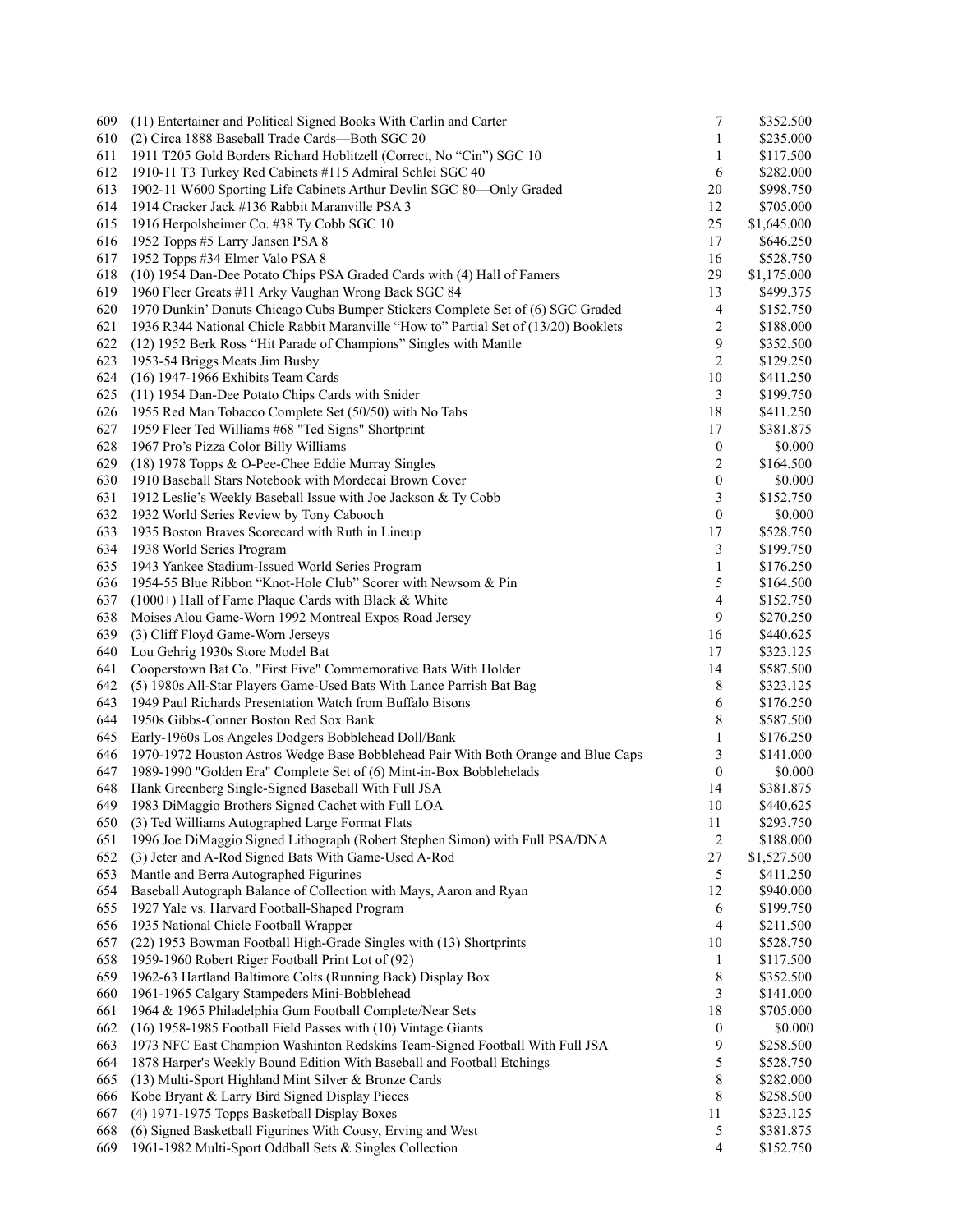| 670 | First (3) Issues of Sports Illustrated                                                        | 7                | \$199.750   |
|-----|-----------------------------------------------------------------------------------------------|------------------|-------------|
| 671 | 1950s Spalding Retail Golf Display With (4) Clubs                                             | 1                | \$176.250   |
| 672 | Bryan Trottier Signed Game-Used Hockey Stick                                                  | 1                | \$117.500   |
| 673 | Gretzky, Howe, B. Hull and Lemieux Signed Figurines                                           | 4                | \$381.875   |
| 674 | (18) 1920s-1930s James Montgomery Flagg Prints                                                | $\boldsymbol{0}$ | \$0.000     |
| 675 | 1938 Gum Inc. Horrors Of War Wrapper                                                          | 4                | \$282.000   |
| 676 | 1941 Gum Inc. Uncle Sam Complete Set (96/96)                                                  | 6                | \$246.750   |
| 677 | 1954 Bowman U.S. Navy Victories Complete Set of (48) Cards                                    | 14               | \$587.500   |
| 678 | 1956 Topps Jets Complete Set of (240) With Albums                                             | 12               | \$470.000   |
| 679 | 1958 Parkhurst Missiles & Satellites Complete Set (50/50)                                     | 6                | \$246.750   |
| 680 | (17) 1966 Topps Superman Cards - All PSA Graded                                               | 9                | \$223.250   |
| 681 | (8) 1964-1967 Topps & Donruss Batman, Beatles and Monkees Complete Sets                       | 18               | \$1,175.000 |
| 682 | (8) 1957-1976 Non-Sports Wax Packs with (3) Graded                                            | 9                | \$235.000   |
|     |                                                                                               | 3                |             |
| 683 | (11) 1930s-1980 Non-Sports Complete Sets with Star Wars                                       |                  | \$141.000   |
| 684 | 1946-1951 Joe Palooka Comics Run of (54)                                                      | 7                | \$323.125   |
| 685 | (13) 1919-1936 Zeenut SGC Graded Singles with Stars                                           | 14               | \$646.250   |
| 686 | 1953 Bowman Color Complete Set (160/160) with (10) Graded & (9) Autographs                    | 15               | \$1,762.500 |
| 687 | 1954 Bowman Baseball Near Set of (224/225) with Williams including (4) Graded & (9) Autograph | 10               | \$998.750   |
| 688 | 1955 Bowman Baseball Complete Set of (320/320) with (4) Graded                                | 9                | \$763.750   |
| 689 | 1950-56 Callahan Hall of Fame Near Set of (75/82) with Chandler SP                            | 21               | \$940.000   |
| 690 | (350+) 1950-1956 Topps & Bowman Baseball Cards with Mantle                                    | 11               | \$1,645.000 |
| 691 | Incredible (375+) 1940-1980 Baseball Cavalcade of Stars--Loaded                               | 17               | \$3,818.750 |
| 692 | (385+) 1950-1980 Topps & Bowman Baseball Hall of Famers & Stars--Loaded                       | 9                | \$1,527.500 |
| 693 | 1910 PC796 Sepia Postcards Sam Crawford SGC 40                                                | 14               | \$881.250   |
| 694 | 1910 PC796 Sepia Postcards Nap Lajoie SGC 30                                                  | 8                | \$558.125   |
| 695 | 1916 Zeenut PCL Frank Chance (No Coupon) SGC 20                                               | 20               | \$1,410.000 |
| 696 | (2) 1924-1927 Zeenut Baseball Hall of Famers with Cochrane & Hooper-Both SGC                  | 14               | \$763.750   |
| 697 | 1919-21 W514 "Shoeless" Joe Jackson SGC 30                                                    | 13               | \$1,292.500 |
| 698 | (6) 1945-46 Caramelo Deportivo SGC Graded Stars with Dihigo & Minoso                          | 13               | \$1,292.500 |
| 699 | (123) 1949-1952 Bowman Baseball & Football Cards                                              | 8                | \$381.875   |
| 700 | 1953 Bowman Black & White Complete Set of (64) Cards with (7) Graded & (6) Autographed        | 3                | \$352.500   |
| 701 | (225) 1959-1973 Topps Baseball High Numbers with Stars                                        | 5                | \$411.250   |
|     | 1948-49 Leaf Gum #3 Babe Ruth SGC 60                                                          | 9                |             |
| 702 |                                                                                               |                  | \$998.750   |
| 703 | 1952 Bowman #101 Mickey Mantle PSA 6                                                          | 14               | \$1,116.250 |
| 704 | 1953 Bowman Color #117 Duke Snider PSA 8                                                      | 16               | \$1,880.000 |
| 705 | 1954 Wilson Franks Bob Feller SGC 70                                                          | 11               | \$558.125   |
| 706 | 1954 Wilson Franks Roy Campanella & Gil Hodges-Both SGC 50                                    | 22               | \$940.000   |
| 707 | (3) 1954 Wilson Franks SGC Graded Cards with Slaughter                                        | 24               | \$1,175.000 |
| 708 | 1940s St. Louis Cardinals Champions Birdcage Pin                                              | 11               | \$352.500   |
| 709 | (3) 1958-1962 Hartland Statues with Mantle, Ruth & Berra                                      | $\boldsymbol{0}$ | \$0.000     |
| 710 | (10) 1950s-1970s Baltimore Orioles Hillerich & Bradsby Mini Bats                              | 3                | \$199.750   |
| 711 | 1937-38 Zeenut Dom DiMaggio (No Coupon) SGC 10                                                | $\,$ 8 $\,$      | \$470.000   |
| 712 | 1954 & 1957 Mickey Mantle PSA-Graded cards                                                    | 10               | \$411.250   |
| 713 | 1959 Bazooka Baseball Rocky Colavito SP-SGC 60                                                | 17               | \$528.750   |
| 714 | 1959 Bazooka Baseball Orlando Cepeda SGC 60                                                   | 6                | \$188.000   |
| 715 | 1962 Post Cereal Baseball Uncut Panel of (7) Cards with Aaron                                 | 14               | \$352.500   |
| 716 | 1921 World Series Game 3 Ticket Stub-PSA Authentic                                            | 5                | \$470.000   |
| 717 | 1939 World Series Game 1 Ticket Stub Signed by Babe Ruth's Daughter                           | 1                | \$117.500   |
| 718 | 1964 World Series Game 1 Full Ticket PSA 8                                                    | 3                | \$258.500   |
| 719 | 1966 World Series Game 3 Full Ticket Signed by Belanger                                       | 1                | \$117.500   |
| 720 | 1969 World Series Game 2 Full Ticket PSA 3                                                    | 8                | \$352.500   |
| 721 | 1978 World Series Ticket Stubs from Each Game                                                 | $\boldsymbol{0}$ | \$0.000     |
|     |                                                                                               |                  |             |
| 722 | 1993 World Series Game 6 Full Ticket PSA 9                                                    | 6                | \$223.250   |
| 723 | (5) 1964-1986 New York Mets World Series/All-Star Game Ticket Stubs                           | 1                | \$176.250   |
| 724 | $(17)$ 1966-2005 All-Star Game Tickets                                                        | 6                | \$176.250   |
| 725 | (6) 1978-1994 All-Star Game Ticket Stubs-All PSA                                              | 1                | \$176.250   |
| 726 | Willie Stargell 1982 Game-Used Bat                                                            | 3                | \$528.750   |
| 727 | Ozzie Smith 1987-1989 Signed Game-Used Bat                                                    | 13               | \$323.125   |
| 728 | Ryan Zimmerman 2009 Signed Game-Used Bat and Batting Gloves                                   | 9                | \$381.875   |
| 729 | 500 Home Run Ball Signed by (11) and Mantle/Musial/Williams Signed Photo                      | 13               | \$822.500   |
| 730 | 1971 Washington Senators Team-Signed Baseball with (25) Signatures including Williams & Fox   | 6                | \$293.750   |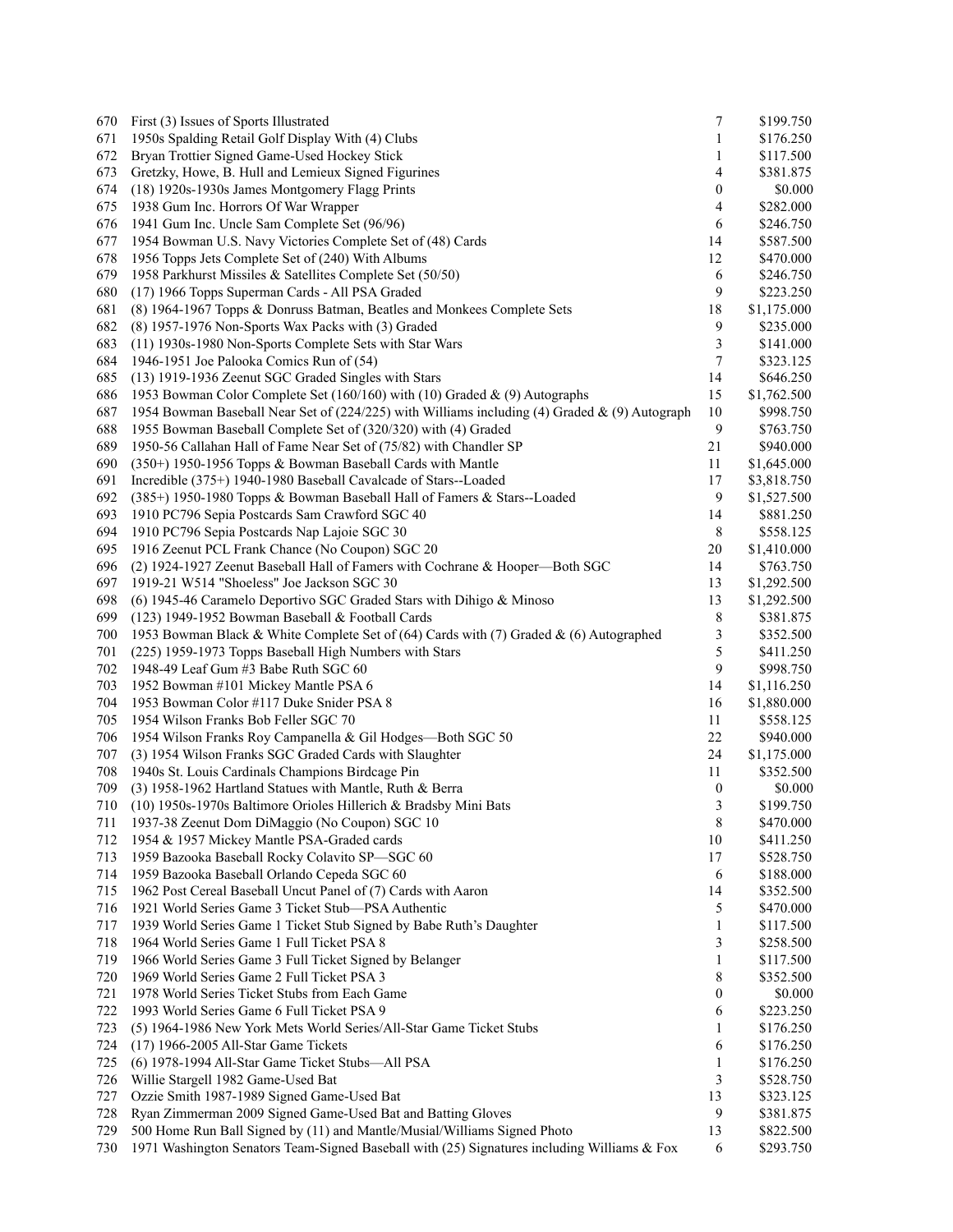| 731 | (2) 1940s Multi-Signed Baseballs With Dean, Ferrell and Musial                               | 20               | \$440.625   |
|-----|----------------------------------------------------------------------------------------------|------------------|-------------|
| 732 | Jackie Robinson Signed Album Page                                                            | 13               | \$558.125   |
| 733 | 1983 Donruss Hall of Fame Heroes Near Set (43/44) with (22) Signed                           | 15               | \$881.250   |
| 734 | (3) Different Ted Williams Signed Lithographs With Full PSA/DNA                              | 13               | \$528.750   |
| 735 | 1955 Pittsburgh Pirates Yearbook Signed by Roberto Clemente                                  | 13               | \$1,292.500 |
| 736 | 1940s-1960s Autograph Baseball Album with (660) Signatures                                   | 14               | \$3,231.250 |
| 737 | Honus Wagner Single-Signed Baseball - Dated April 13, 1954                                   | 12               | \$998.750   |
| 738 | Ty Cobb Signed Check and Letter Display With Full JSA                                        | 18               | \$1,410.000 |
| 739 | (4) Signed Baseball Items with Mantle, Koufax & Aaron                                        | 13               | \$587.500   |
| 740 | (5) Autographed Baseball Replica Jerseys With Spahn and (2) Ryan                             | 17               | \$1,292.500 |
| 741 | Multi-Sport Autographed Jersey Lot of (6) with A-Rod                                         | 11               | \$822.500   |
| 742 | (21) Multi-Sport Display Items with (7) Autographed With DiMaggio, Mantle and Mays           | 22               | \$881.250   |
| 743 | (9) SF Giants Signed Team Baseballs from the 1970s-1990s                                     | 6                | \$323.125   |
| 744 | (9) Autographed Baseball Jerseys With Mays and Musial                                        | 11               | \$1,116.250 |
| 745 | (16) Signed Baseball Photos/Lithos With Aaron, Musial and Ripken                             | 11               | \$705.000   |
| 746 | (23) Baseball Hall of Fame Signed Index Cards/Flats-All PSA/DNA 9                            | 11               | \$470.000   |
| 747 | Vintage Baseball Photo Collection of (39) With (15) Signed Including Mantle and DiMaggio     | 16               | \$822.500   |
| 748 | 1914 Reproduction Spalding A-Frame Bat Rack                                                  | 5                | \$587.500   |
| 749 | 1952 and 1957 New York Yankees Team-Signed Baseballs                                         | 7                | \$646.250   |
| 750 | (3) New York Baseball Signed Balls With DiMaggio Single-Signed and Full JSA                  | 11               | \$470.000   |
| 751 | (3) Multi-Signed Baseball Items With Brooklyn Dodgers Cap and (2) Baseballs                  | 10               | \$763.750   |
| 752 | (2875+) 1951-1975 Topps, Bowman & Fleer Baseball Singles                                     | 12               | \$822.500   |
| 753 | Massive Collection of Baseball Sets, Near Sets and Singles with (200+) Sets                  | 12               | \$1,057.500 |
| 754 | (7) Multi-Sport Signed Lithographs/Posters With Mays and Unitas                              | 6                | \$528.750   |
| 755 |                                                                                              | 13               | \$705.000   |
| 756 | Washington Redskins Display Lot from Joe Theismann's Restaurant                              | 11               |             |
|     | Multi-Sport Display Collection from Joe Theismann's Restaurant                               |                  | \$352.500   |
| 757 | Balance of Collection with Autographs, Sets and Political                                    | 5<br>1           | \$199.750   |
| 758 | Original Redwood Etching of Redskins Greats from RFK                                         |                  | \$235.000   |
| 759 | Original 1939 Washington Redskins Panoramic Photo                                            | 8                | \$246.750   |
| 760 | 1935-1972 Football Publications Lot of (10) With 1935 "Who's Who" First Edition              | 8                | \$270.250   |
| 761 | Red Grange Single-Signed NFL Wilson Football                                                 | 28               | \$1,116.250 |
| 762 | Unitas and B. Robinson Framed Signed Jerseys                                                 | 20               | \$1,645.000 |
| 763 | Multi-Sport Autograph Lot of (5) With Aaron and Montana                                      | 9                | \$293.750   |
| 764 | (9) Autographed Multi-Sport Jerseys With Butkus, Olajuwon and Hull                           | 18               | \$1,292.500 |
| 765 | Vintage Philadelphia Eagles Lot With 1960 Team-Signed Ball and (97) Photos                   | 7                | \$528.750   |
| 766 | (13) Tony Romo Autographed Items With Jerseys, Cleats                                        | 9                | \$763.750   |
| 767 | Large Multi-Sport Collection of (500+) Starting Line-Ups                                     | 8                | \$499.375   |
| 768 | Large Multi-Sport Collection of (600+) Figurines, Statues and McFarlanes                     | 8                | \$528.750   |
| 769 | Joe Gordon Signed Index Card with Full JSA                                                   | 4                | \$223.250   |
| 770 | Ted Williams Autographed Boston Red Sox Replica Jersey                                       | 24               | \$1,116.250 |
| 771 | Jerome Walton 1989 Signed Game-Worn Chicago Cubs Home Jersey                                 | 13               | \$940.000   |
| 772 | (3) Multi-Signed Baseball Lithographs With Aaron, Mays and Musial                            | 9                | \$646.250   |
| 773 | Luke Appling Game-Worn 1983 Old Timers Jacket and Signed Cap                                 | 5                | \$235.000   |
| 774 | Vida Blue Signed Game-Worn Cleats                                                            | 4                | \$152.750   |
| 775 | 1977-1979 Reggie Jackson Signed Pro Stock Model Bat with Full PSA                            | 1                | \$176.250   |
| 776 | 1932-33 Philadelphia Arrows Signed Team Composite - Full JSA                                 | 4                | \$152.750   |
| 777 | 1969-70 Cincinnati Royals Promotional Basketball Signed by (10) with Cousy & Robertson-Full. | 15               | \$587.500   |
| 778 | Tommy Burns Signed Photograph With Full JSA                                                  | $\,$ 8 $\,$      | \$246.750   |
| 779 | Julio Cesar Chavez 1980s Corner man's Jacket                                                 | 5                | \$176.250   |
| 780 | Hagler vs. Hearns 1985 "The War" Corner man's Robe                                           | 6                | \$164.500   |
| 781 | William Howard Taft Signed Letter with Full JSA                                              | 8                | \$381.875   |
| 782 | Original Comic Art & Disney Cel Animation Lot of (5)                                         | 4                | \$152.750   |
| 783 | (430) 1970s-Modern Comic Book Collection with (4) CGC Graded                                 | 4                | \$211.500   |
| 784 | Kevin Durant Autograph Lot of (4) With Shoes, Ball and Texas Jersey                          | 15               | \$587.500   |
| 785 | (140+) Multi-Sport Autograph Collection with Unitas, DiMaggio & Pele                         | 18               | \$940.000   |
| 786 | (200+) 1952-1980s Multi-Sport Superstars & Rookies with (2) Gretzky                          | 17               | \$1,645.000 |
| 787 | Multi-Sport Autographed Flats Lot of (65) with Mantle & Ali                                  | 11               | \$940.000   |
| 788 | Multi-Sport Balance of Collection With Olympic Emphasis                                      | $\boldsymbol{0}$ | \$0.000     |
| 789 | Massive Collection of Basketball, Football & Hockey with (165+) Sets                         | 12               | \$998.750   |
| 790 | (5000+) 1950s-Modern Multi-Sport Treasure Chest with Gretzky RC                              | 16               | \$646.250   |
| 791 | Humongous Collection of (270,000) Cards with Many Complete Sets, 1984-1997                   | $\sqrt{5}$       | \$646.250   |